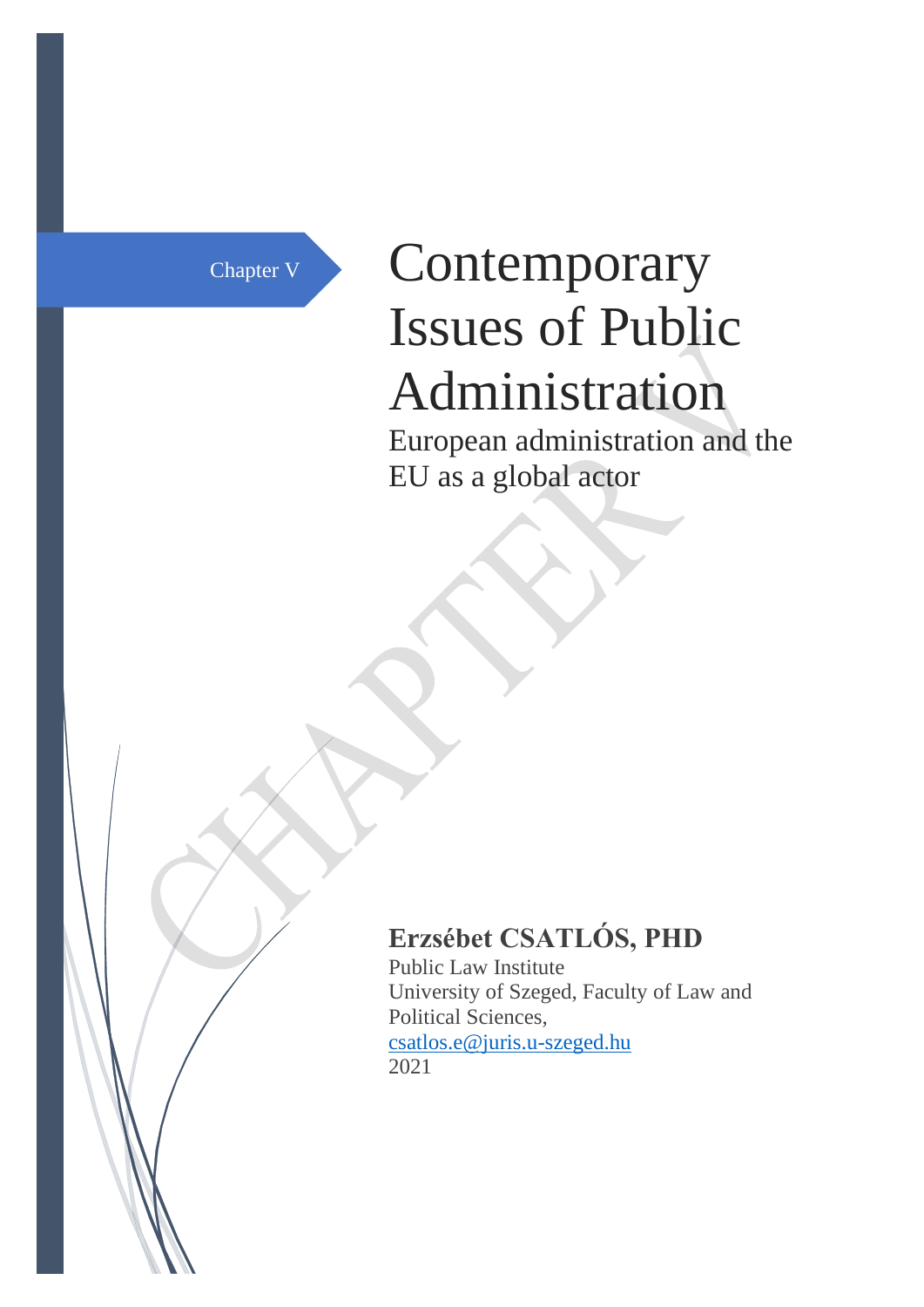### **READING MATERIAL FOR CHAPTER N<sup>o</sup> 5**

# **EUROPEAN ADMINISTRATION – A SUI GENERIS ADMINISTRATIVE SPACE**

| Content                                                                                 |  |
|-----------------------------------------------------------------------------------------|--|
|                                                                                         |  |
|                                                                                         |  |
|                                                                                         |  |
|                                                                                         |  |
|                                                                                         |  |
|                                                                                         |  |
|                                                                                         |  |
| 3.1.2. Legitimacy of EU activity as global actor: balancing between the EU and domestic |  |
|                                                                                         |  |
|                                                                                         |  |
|                                                                                         |  |

#### <span id="page-1-0"></span>**1. The European Union as an international organisation:** *sui generis* **nature**

The European Union is an international organization under the general definition:

- it is based on a formal instrument of agreement (*[founding treaties](https://eur-lex.europa.eu/collection/eu-law/treaties/treaties-founding.html)*) between the governments of nation-states
- $\blacksquare$  it includes three or more nation-states [\(27\)](https://europa.eu/european-union/about-eu/countries_en) as parties to the agreement;
- it possesses a permanent secretariat performing ongoing tasks: it has [7 institutions](https://eur-lex.europa.eu/summary/glossary/eu_institutions.html) of permanent nature and many other bodies and [agencies.](https://euagencies.eu/)

The *ever closer union among the peoples of Europe* has been the main objective of European integration since the Treaties of Rome in 1957, however, the organisation has always balanced between the intergovernmental and the community method of functioning; depending on the policy in question and the competence (transferred by the Member States) of the common legislator.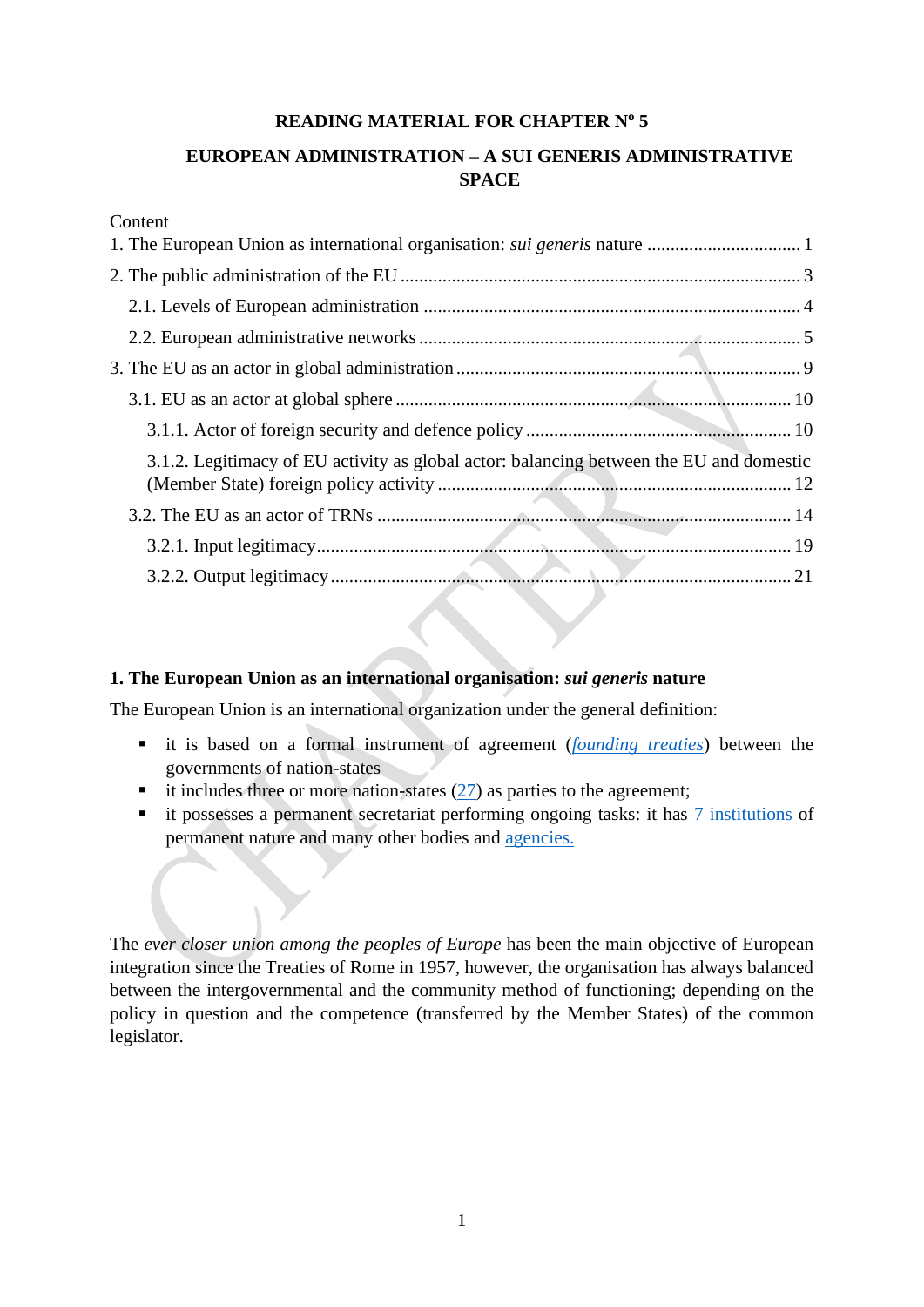

*1. The territory of the EU. Source: https://op.europa.eu/en/publication-detail/-/publication/ad1a6bb4-837a-11ea-bf12- 01aa75ed71a1/language-en*

| Inter-governmental method                                   | Community method                                                         |
|-------------------------------------------------------------|--------------------------------------------------------------------------|
| the Commission has a monopoly on the right<br>of initiative | the Commission shares the right of initiative                            |
| <b>Member States</b><br>usually, decide by <i>unanimity</i> | qualified majority voting in the Council                                 |
| the European Parliament is merely informed<br>or consulted  | the European Parliament as co-legislator                                 |
| it is generally beyond the Court of Justice<br>competence   | the Court of Justice ensuring uniform<br>interpretation of Community law |

*2. The difference between the two approaches of international cooperation (author)*

Since the entry into force of the last reform treaty [\(Lisbon Treaty\)](http://www.europarl.europa.eu/factsheets/en/sheet/5/the-treaty-of-lisbon), the EU has moved towards a **supranational character** by, inter alia: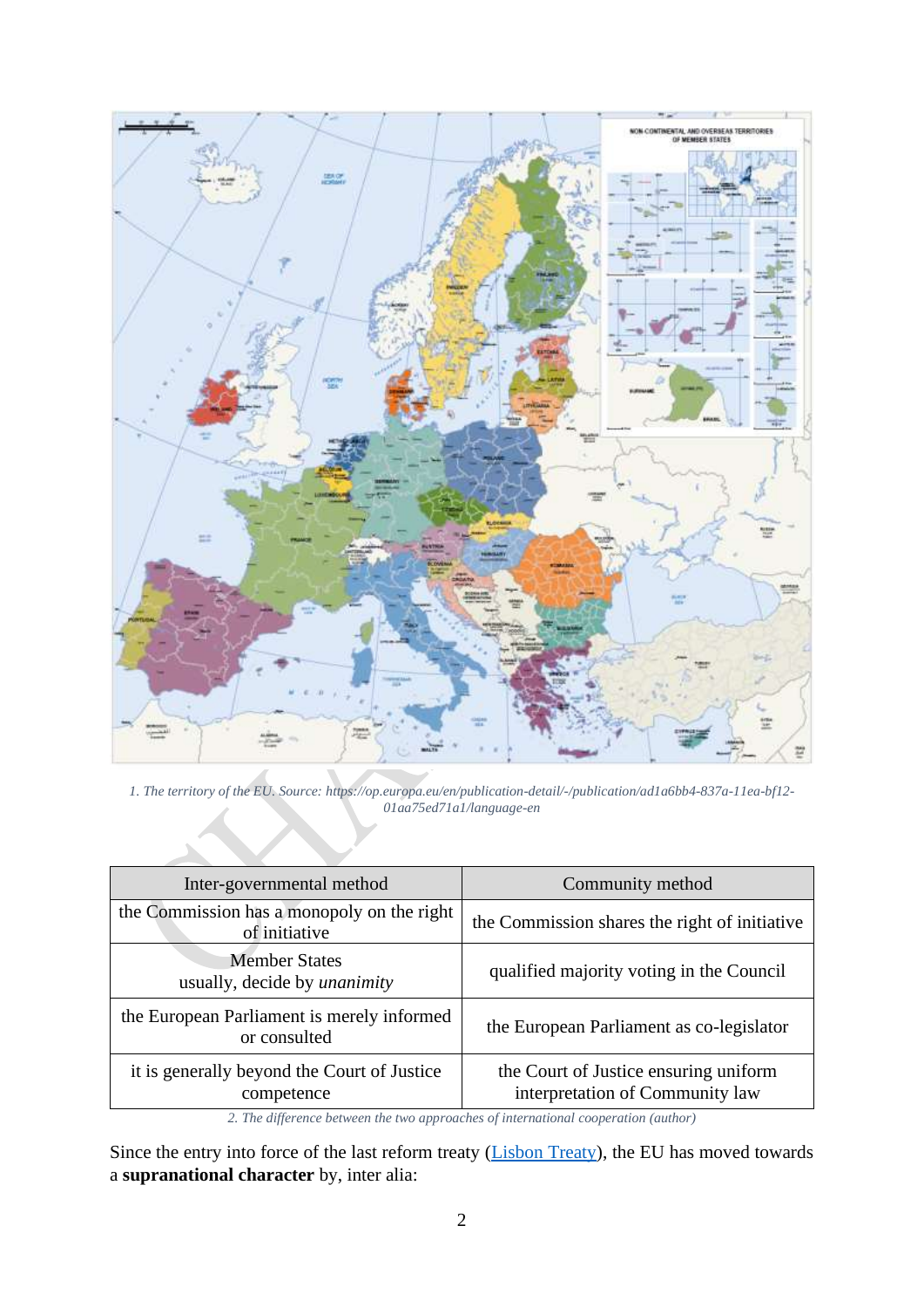- it got a *legal personality*, including:
	- o EU can conclude international agreements with third countries or other international organizations,
	- o has rights and can assume international obligations,
	- o can issue claims and claim compensation in the light of international law rules,
	- o can establish diplomatic relations
	- o can have privileges and immunities concerning national jurisdictions.
- *political leader institution:* [European Council](https://europa.eu/european-union/about-eu/institutions-bodies/european-council_en) moved from an informal to a formal institution with a president elected for 2,5 years
- **•** formalization of the *[rotating presidency](https://www.consilium.europa.eu/en/press/press-releases/2016/07/26/council-rotating-presidencies-revised-order/)*: the leader of the Council of the European [Union \(Council of Ministers\)](https://europa.eu/european-union/about-eu/institutions-bodies/council-eu_en) is one of the Member States according to a previously settled list for 6 months.
- the *[ordinary legislative procedure](https://www.consilium.europa.eu/en/council-eu/decision-making/ordinary-legislative-procedure/)* has become the leading method of adopting binding sources of law: it means that qualified majority voting and the collaboration of the European Parliament and the Council is the main decision-making procedure used for around 85 policy areas. Many of the adopted sources have *[direct effect](https://eur-lex.europa.eu/legal-content/EN/TXT/?uri=LEGISSUM%3Al14547)*, which means that the EU is empowered to adopt obligatory legislation which can create right and obligation straight to the individuals, without any implementing act of the Member States.

### At present, **all three types** of organisation characteristics **are present under the roof of the EU**.

*The common foreign policy and common defence policy are classic examples of the traces of intergovernmental cooperation. It is such a unique area of EU policies that the Treaty on The European Union (TEU) contains its rules. Besides, among the other policies of the EU which do not fall under the ordinary legislative procedure. Special legislative procedures are used in certain sensitive policy areas. Unlike in the case of the ordinary legislative procedure, the Treaty on the Functioning of the EU (TFEU) does not give a precise description of special legislative procedures. The rules for these are therefore defined on a case-by-case basis by the treaty articles that lay down the conditions for their implementation. Under special legislative procedures, the Council is, in practice, the sole legislator. The Parliament is simply associated with the procedure. Its role is thus limited to consultation (such as under Article 89 TFEU concerning cross-border police operations) or consent (such as under Article 86 TFEU concerning the European Public Prosecutor's Office) depending on the case.*

# <span id="page-3-0"></span>**2. The public administration of the EU**

The EU constitutive treaties or any other official documents of the European Union do not directly and distinctively address administrative structures, administrative norms, principles of functioning, etc., of what can be called *European public administration.* The best notion to describe the EU administration in the *European Administrative Space: a common set of standards for action within public administration, which is defined by national law and enforced through relevant procedures and accountability mechanism.*

After almost six decades of successful functioning, the European Union **still lacks** a coherent and comprehensive set of codified rules of administrative procedures at all levels, although it is generally acknowledged that the key for successful application of EU law lies in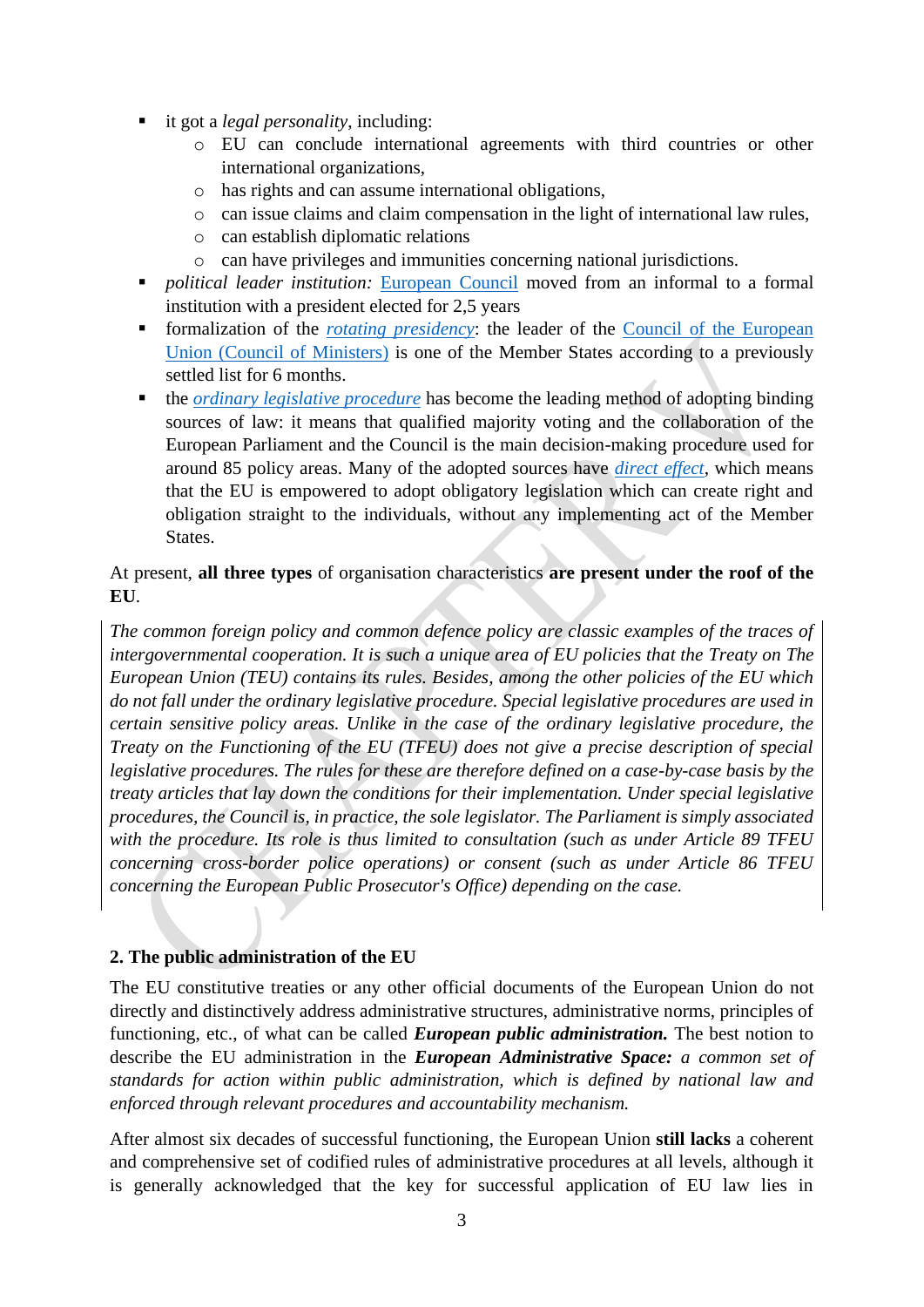administration. The correlation of direct and indirect administration allows describing the EU as a *multilevel administrative system* in which there is an increasing number of policies that require intensive cooperation and direct co-working of the competent authorities at the national and supranational level.

The EU is then a multi-level administrative space with two major levels.

# <span id="page-4-0"></span>*2.1. Levels of European administration*

(a) *direct level of administration*: the European Commission is the responsible institution to guard the implementation of EU acquis and called the centre of execution, however, it has limited competencies and resources for steering the implementation. It rather monitors and intervenes when the primarily responsible Member States fail to ensure the proper execution of EU law. [*institutions of direct level administration are marked with blue* on the following chart]

As for governing function, it is primarily exercised by those institutions of the EU which consist of the heads of states/government leaders of the Member States, and not by one supra-state institution. Such tasks are dispersed.

It is very rare that a direct level institution possesses hierarchical tools (i.e. giving orders for the indirect level authorities) and/or practices authority power in concrete, individual cases. So, in the administrative law aspect, the EU is not a supra-national authority.

*However, the Commission has certain rights to adopt normative rules on executive issues, but it is restricted and in individual cases, it can issue decision only in certain competition law cases.*

(b) *indirect level of administration*: the EU institutions cannot be substituted with national institutions, but they are obliged to cooperate. National administrations are responsible for the implementation and execution of EU law. National administrations have to be reliable, transparent and have to function democratically.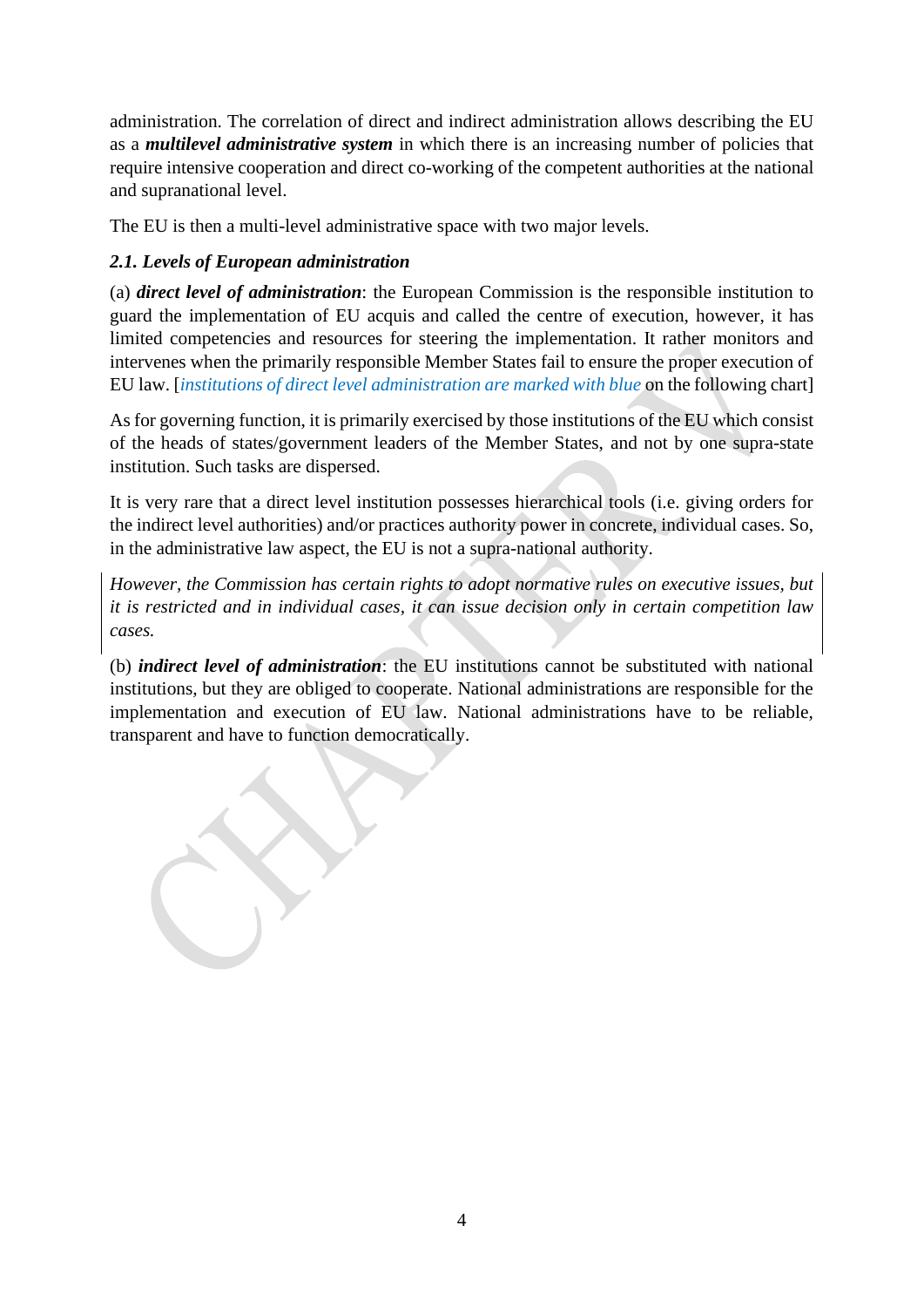

*3. The basics of the EU institutional relationship. Source: https://www.pngfind.com/mpng/hbxJToi\_the-basics-europeanunion-structure-hd-png-download/*

#### <span id="page-5-0"></span>*2.2. European administrative networks*

The European Union is constantly working on a sphere where national borders are invisible for the [four freedoms](https://eur-lex.europa.eu/summary/chapter/internal_market.html?locale=en&root_default=SUM_1_CODED%3D24) (*a single market in which the free movement of goods, services, capital and persons is assured, and in which citizens are free to live, work, study and do business)* and the EU law can be enjoyed everywhere according to the same content and with the same guarantees.

To overcome the deficiencies of the EU which does not have its own administrative authorities' structure, European *administrative networks* (EANs) are established. They consist of institutional representatives of national executives – primarily departments and/or agencies – with tasks in the realm of national implementation or enforcement of EU policies. It includes horizontal and vertical cooperation among the competent organs and authorities and the nature and normative background of such co-work depends on the Europeanisation of the policy in question.

Due to the immediate connection with the competent authorities, their problem-solving abilities so fulfil an important role in facilitating the implementation and enforcement of EU policies. As the [European Union's legislative competencies](http://publications.europa.eu/resource/cellar/62bbe30e-c1e5-42fa-92ad-e79d234a1458.0005.02/DOC_4) are different, the EU acquis is also different in different legal areas, the implementation and executive task of Member State administration are different, so as the level of their networking. Due to the lack of EU legislative competencies to regulate administrative issues for decades, administrative cooperation has led to intensive and often seamless cooperation between national and supranational administrative actors and activities.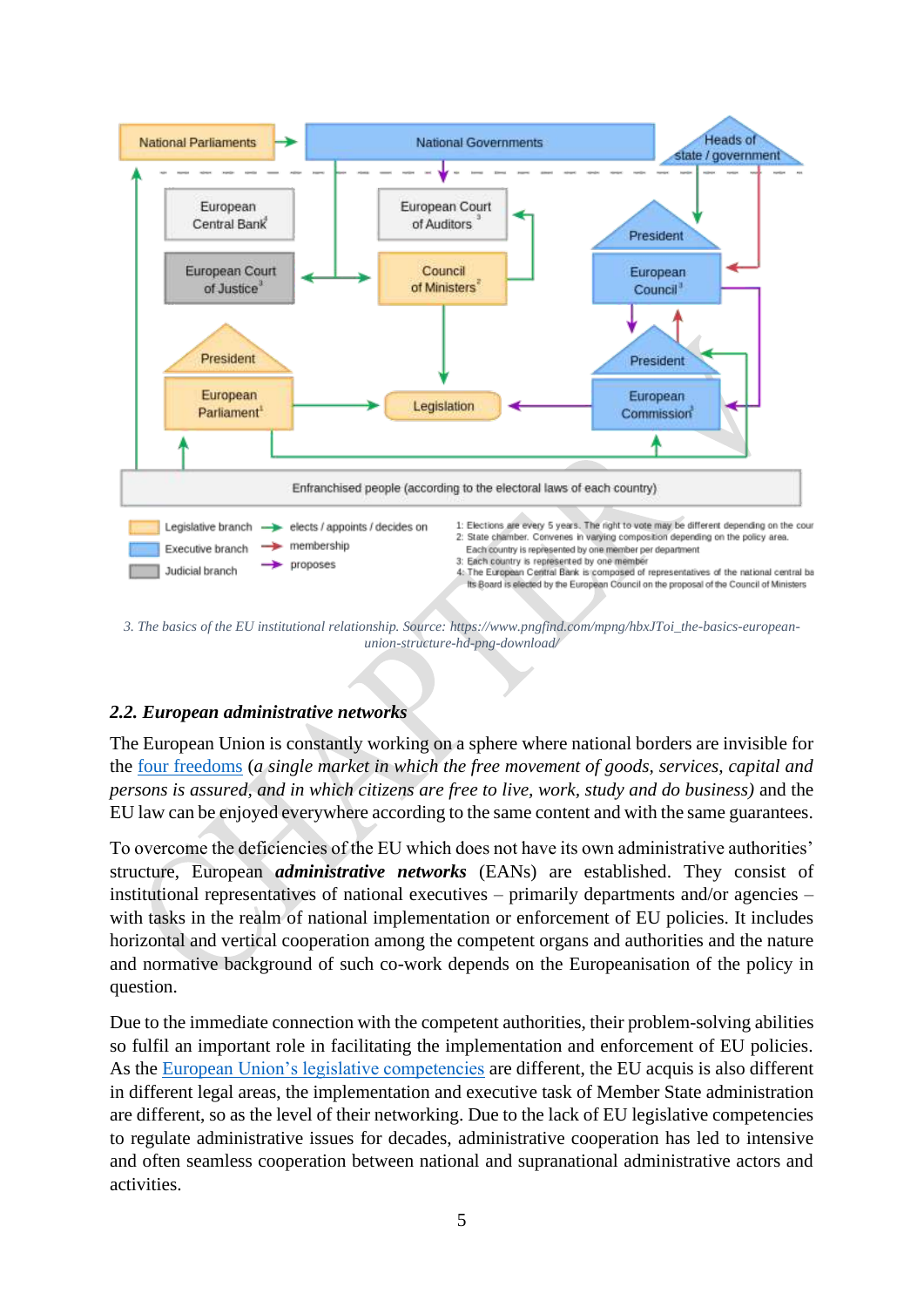Therefore, networks under the scope of the EU and their tasks and capacities are also different, however, some features make some basic categorisation possible. There is no general normative background for the networks, therefore these categories are the product of legal literature. It also follows that the borders between the categories are not rigid; they are traversable, so one network may fill in more than one.

**a) Information networks** are established to channel and coordinate the generation and editing of data relevant to an administrative activity. These are *constant channels for systematic cooperation* to share information and ensure data flow automatically, without the possibility of rejecting collaboration or retaining information.

*The [Visa Information System \(VIS\)](https://ec.europa.eu/home-affairs/what-we-do/policies/borders-and-visas/visa-information-system_en) allows the Schengen States to exchange visa data. It consists of a central IT system and of a communication infrastructure that links this central system to national systems. VIS connects consulates in non-EU countries and all external border crossing points of Schengen States. It processes data and decisions relating to applications for shortstay visas to visit, or to transit through, the Schengen Area. The system can perform biometric matching, primarily of fingerprints, for identification and verification purposes. The [Entry/Exit](https://www.schengenvisainfo.com/entry-exit-system-ees/)  [System \(EES\)](https://www.schengenvisainfo.com/entry-exit-system-ees/) is a new scheme that will be established soon (according to the European Commission, it will contribute to achieving full interoperability of EU information systems by 2020), by the European Union. The main purpose behind the founding of the EES is to register entry and exit data of non-EU nationals crossing the external borders of EU Member States to strengthen and protect the external borders of the Schengen Area and to safeguard and increase the security for its citizens. The EES will consist of the following: The EES will be composed of a Central System. Each of the member states will have its own National Uniform Interface (NUI) connected to the Central system through a secure and encrypted Communication Infrastructure. A Secure Communication Channel will connect the EES Central System and the VIS Central System. Web Service – through which third-country nationals travelling to the Schengen area will be able to check how many days longer they can remain in the Schengen territory.*

**b) Enforcement/executive networks** that establish a channel for cooperation to the aim of producing one single decision of one of them, so it is like a mixture of a systematic discussion forum and of mutual assistance without the limits and restrictions of the latter. In composite administrative procedures when the case has an international element, and the relevant authorities need to contact each other, share information, handle documents or other evidence that the other authority in a different Member State needs it to decide upon a case.

*[The Schengen Information System \(SIS\)](https://ec.europa.eu/home-affairs/what-we-do/policies/borders-and-visas/schengen-information-system_en) is the most widely used and largest information sharing system for security and border management in Europe. SIS enables [competent national](https://ec.europa.eu/home-affairs/what-we-do/policies/borders-and-visas/schengen-information-system/access-rights-and-data-protection)  [authorities,](https://ec.europa.eu/home-affairs/what-we-do/policies/borders-and-visas/schengen-information-system/access-rights-and-data-protection) such as the police and border guards, to enter and consult [alerts](https://ec.europa.eu/home-affairs/what-we-do/policies/borders-and-visas/schengen-information-system/alerts-and-data-in-the-sis) on persons or objects. An SIS alert does not only contain information about a particular person or object but also instructions for the authorities on what to do when the person or object has been found. Specialised [national SIRENE Bureaux](https://ec.europa.eu/home-affairs/what-we-do/policies/borders-and-visas/schengen-information-system/sirene-cooperation) located in each Member State serve as single points of contact for the exchange of supplementary information and coordination of activities related to SIS alerts. The Schengen Information System is an information network, but it also supports police and judicial cooperation by allowing competent authorities to create and consult alerts on missing persons and persons or objects related to criminal offences. therefore, in certain aspects, it is also the basis of law enforcement cooperation among authorities.*

*Another example is The Rapid Alert System for dangerous non-food products (RAPEX) allows the 31 participating countries (EU countries, Norway, Iceland and Liechtenstein) and the*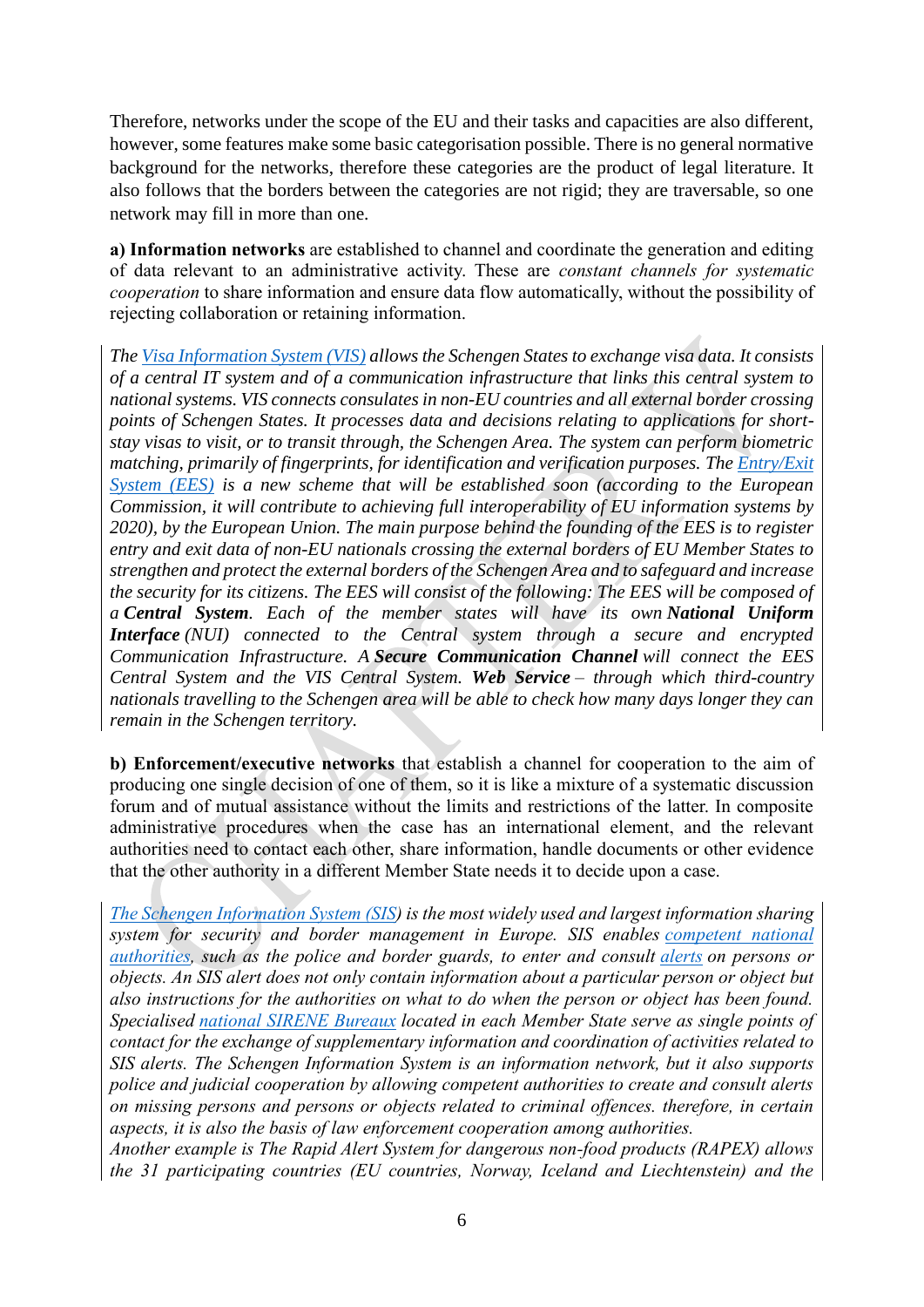*European Commission to exchange information on products posing a risk to the health and safety of consumers and on the measures taken by these countries to do away with that risk. The system also covers products posing risk to the health and safety of professional users and other public interests protected by relevant EU legislation (e.g. environment and security). It does not cover food, pharmaceuticals and medical devices, which are covered by other mechanisms. National authorities take measures to prevent or restrict the marketing or use of those dangerous products. Both measures ordered by national authorities. Every Friday, based on this information provided by the national authorities, the Commission publishes a weekly overview of the latest alerts. The published alerts include information on the product, identified risk and measures taken in the notifying country; list of other countries where the notified product was found on their market and where measures were also taken; notifications on products posing serious risk and less than serious risk; notifications on professional products and those posing risk to other public interests. RAPEX was established by the General Product Safety Directive (GPSD) in 2004. Based on the decision of the dangerous products can thus be withdrawn from the market and recalled from consumers everywhere in the European Economic Area thus the same level of EU law enforcement can be achieved without carrying out the same administrative procedure everywhere, so it also serves as an enforcement network. This mechanism contributes to the activity of the national consumer protection authority as an alerts substitute for the whole procedure of official control and decision-making. Namely, rules concerning the safety of products under the scope of the General Product Safety Directive shall be the same everywhere in the EU (and in the European Economic Area) thus in the particular case when a national authority declares that a product is not in conformity with the EU law, this decision is therefore normative for all the national authorities in all the Member States in*  which that product is on the market. In Hungary, the Hungarian Authority for Consumer *Protection is responsible to cooperate in the RAPEX system. Just for illustration: a toy pushchair named "Love Baby My Lovely" was withdrawn from the market because the product does not comply with the requirements of the Toy Safety Directive and the relevant European standards. The safety lock and the frame are not sufficiently resistant to load and can easily release and break respectively; causing the pushchair to collapse and thus this may cause injuries to children. So, it was reported and then, based on an authority act issued in one Member State, all the countries had to withdraw the product from the market. Therefore, the act (decision) was not only a piece of information but a source of obligation, the same as it would have been issued by the authority of all the States who are members of the network.* 

**c) Regulatory networks**: covers the systematic cooperation of competent authorities to identify the best practice and help the interpretation of EU law and the application of EU norms to achieve its purposes with a normative content. Due to strict legislative competency rules, the network is not empowered to legislate, thus the norm established this way is *soft law*. Even if practical concerns would support the self-regulation of a legal area and while improving effectiveness and rule harmonization, EANs may seriously damage EU legitimacy.

*The European Commission and the national competition authorities in all EU Member States cooperate through the [European Competition Network \(ECN\).](http://ec.europa.eu/competition/ecn/index_en.html) This creates an effective mechanism to counter companies that engage in cross-border practices restricting competition. As European competition rules are applied by all members of the ECN, the ECN provides means to ensure their effective and consistent application. Through the ECN, the competition authorities inform each other of proposed decisions and take on board comments from the other competition authorities. In this way, the ECN allows the competition authorities to pool their experience and identify best practices. The objective of the European Competition Network is to build an effective legal framework to enforce EC competition law against companies who*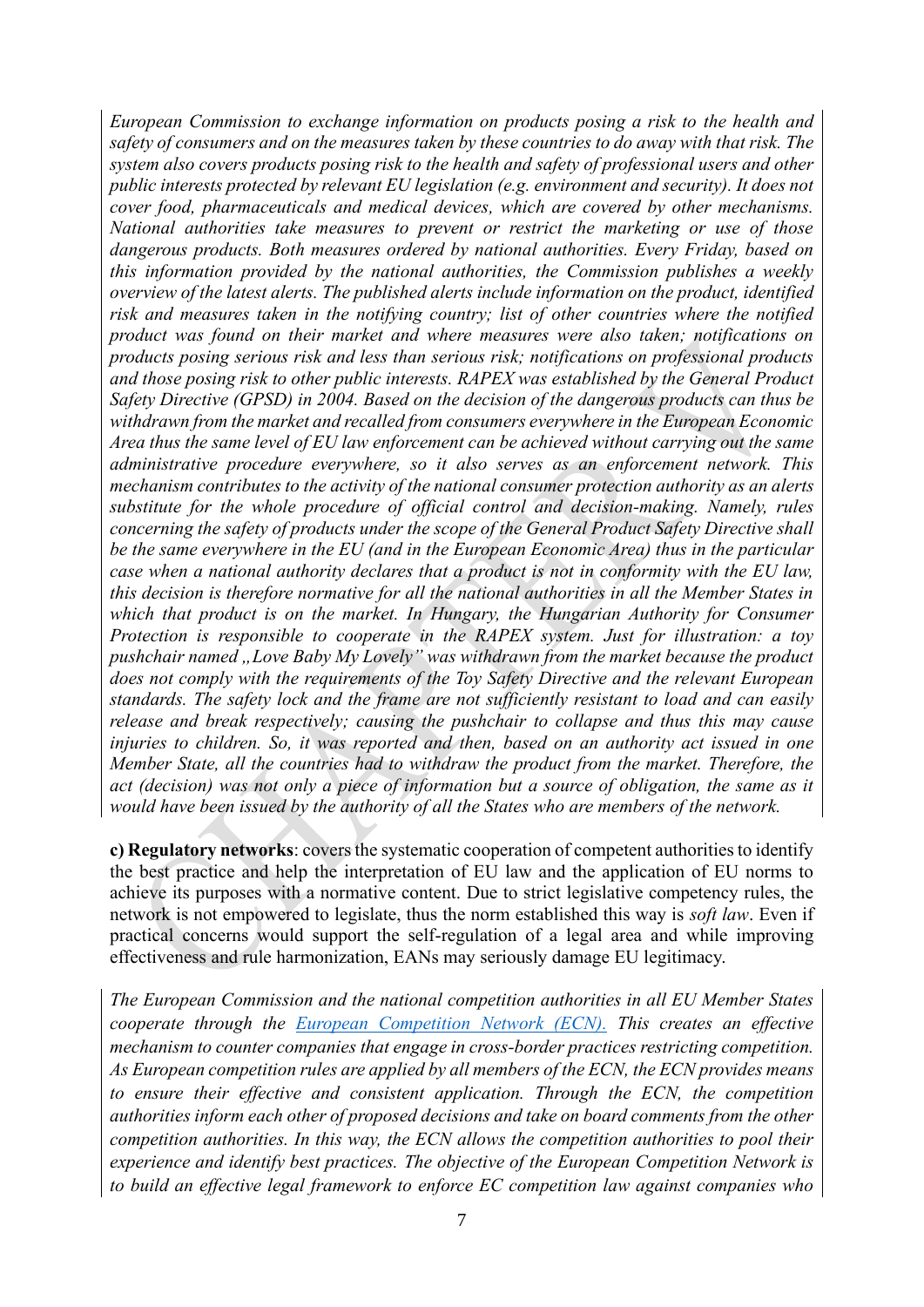*engage in cross-border business practices which restrict competition and are therefore anticonsumer. Therefore, their soft law – as they are not vested with legislative powers – is supposed to be treated as obligatory.*

*It should not be mixed with comitology work. EU law sometimes authorises the European Commission to adopt implementing acts, which set conditions that ensure a given law is applied uniformly. [Comitology](https://ec.europa.eu/info/implementing-and-delegated-acts/comitology_en) refers to a set of procedures, including meetings of representative committees, that give EU countries a say in the implementing acts. During the procedure, the Member State work together, form an opinion on the Commission's draft but the Member States' opinion has no coercive force on the Commission's further actions.* 

Regulatory networks are often seen in other legal areas of a less prominent networking structure. As the basic EU norms that call the competent authorities to cooperate does not go beyond this and contains no details for the normative background of the cooperation and until the Lisbon Treaty, there was no legislative competence for the EU to rule administrative cooperation, the cooperating authorities have started to regulate their work and while they are performing their task related to the proper implementation of an EU policy, they adopt *common guidelines, recommendations, guides, communications, work reports*, *statements,* etc. to help legal practice, therefore to produce a legal effect without the formal legal force of such documentation. From the point of view of proper application of EU law, it is useful and seems efficient. Meanwhile, both sides of *legitimacy and accountability* are challenged.

*European regulatory networks* (ERNs) is an important expression of the institutionalization of a European Union (EU) multilevel regulatory administration.

Speaking about the normative background of the networks of European administration, three key factors shall be settled:

- ➢ *the co-operation between network members: for procedural aspects, the EU acquis often has taken the form of soft law due to the lack of legislative competence for long;*
- ➢ *the Commission's control of the network*: *EU law according to the competence of the EU in a certain field of law but never as a superior administrative authority above the member state administration*; the Commission, in general, has not authority power, it has a certain level of supervision but no right to give orders/amend decisions and/or withdraw the power of the national authorities)
- ➢ *and the autonomy of the network members vis-à-vis national governments*: *it is based on domestic law.*

Concrete answers for these questions should be laid down in *binding sources of EU law*, but it is often missing as the necessity called to live the networks, but the legal background has not yet reached the traces, so the majority of these issues are found in *soft law*. The European Union is based on the rule of law. This means that every action taken by the EU is founded on treaties that have been approved voluntarily and democratically by all EU member countries and the regulatory power is not directly vested to authorities.

As for the cooperation of the authorities to effectively implement EU law, it was only the Lisbon Treaty that introduced a competence for regulation of *administrative cooperation*.

*TFEU Article 197*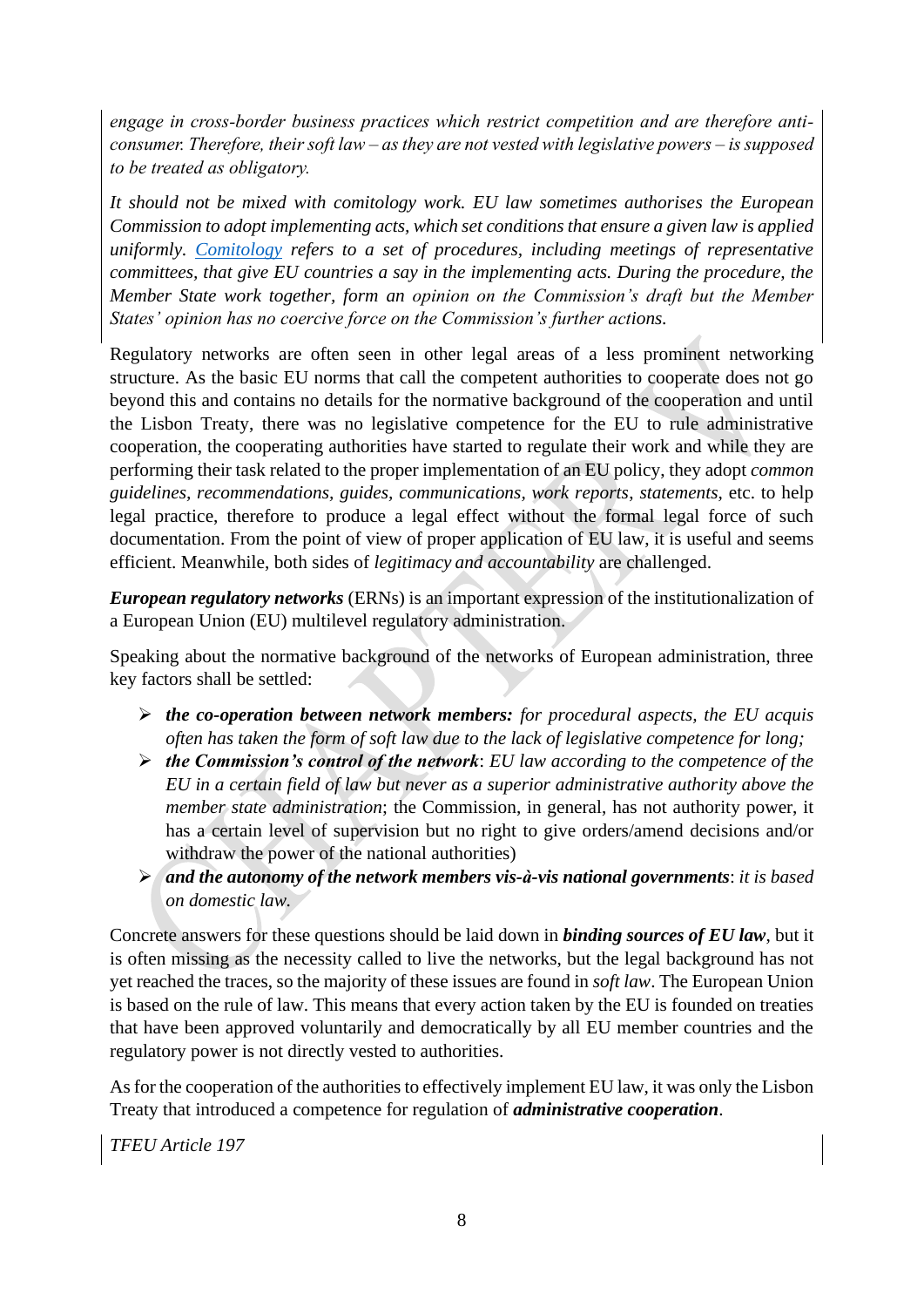*1. Effective implementation of Union law by the Member States, which is essential for the proper functioning of the Union, shall be regarded as a matter of common interest.*

*2. The Union may support the efforts of Member States to improve their administrative capacity to implement Union law. Such action may include facilitating the exchange of information and civil servants as well as supporting training schemes. No Member State shall be obliged to avail itself of such support. The European Parliament and the Council, acting using regulations by the ordinary legislative procedure, shall establish the necessary measures to this end, excluding any harmonisation of the laws and regulations of the Member States.*

*3. This Article shall be without prejudice to the obligations of the Member States to implement Union law or to the prerogatives and duties of the Commission. It shall also be without prejudice to other provisions of the Treaties providing for administrative cooperation among the Member States and between them and the Union.*

In case of administrative cooperation issues, the EU can only intervene to support, coordinate or complement the action of EU Member States with legally binding EU acts.

The relevance of a binding source of law to adopt is a key to not just the proper functioning of EU law in conformity with the rule of law, but also significant in the point of view of citizens whose legal cases are handled according to EU law in composite administrative procedure. The EU law, inter alia, ensures the *[right to good administration](https://fra.europa.eu/en/charterpedia/article/41-right-good-administration)* as a fundamental right. To enjoy the benefits of this right/to fulfil the obligation by the authority, the proper structural and procedural normative background for the complete procedure including the cooperation of the authorities of different jurisdiction is indispensable. Soft law cannot fill such a gap as it cannot create obligation with legal force, therefore, it cannot be invoked in legal disputes as argumentation.

#### <span id="page-9-0"></span>**3. The EU as an actor in global administration**

The thickening density of international interdependence marked by cross-border information flows, trade liberalization, and global financial markets influence the EU and *vice versa*. Therefore, the EU also wishes to take part in the mainstream of international relations and take part as an actor, an active player to represent EU values and interest while contributing to the formulation of world politics and answering global challenges. During the development of the European integration, the European Union has not just grown in the number of its Member States but has expanded its regulatory (legislative) power to different fields and has developed many policies which lead to its status as a significant entity in global affairs.

It supposes the power to act as an international actor, although it was only the Lisbon Treaty that granted legal personality to the EU. Meanwhile, it shall be noted that the EU as an entity – and its institutions on behalf of it – can act only upon empowerment by *treaty-based provisions* or *implied powers* in external relations.

*The concept of "implied powers" give the EU the possibility to regulate without explicit competence in the treaties. The concept of internal competence is used to give the EU the ability (competence) to negotiate international treaties in areas where the EU has the right to decide laws within the EU (internal competence to legislate). The Lisbon Treaty introduced "implied power" as a general rule by giving the European Union legal personality. Legal personality will allow the EU to represent the member states in negotiations with non-EU countries and international organisations in all questions where the EU can legislate internally.*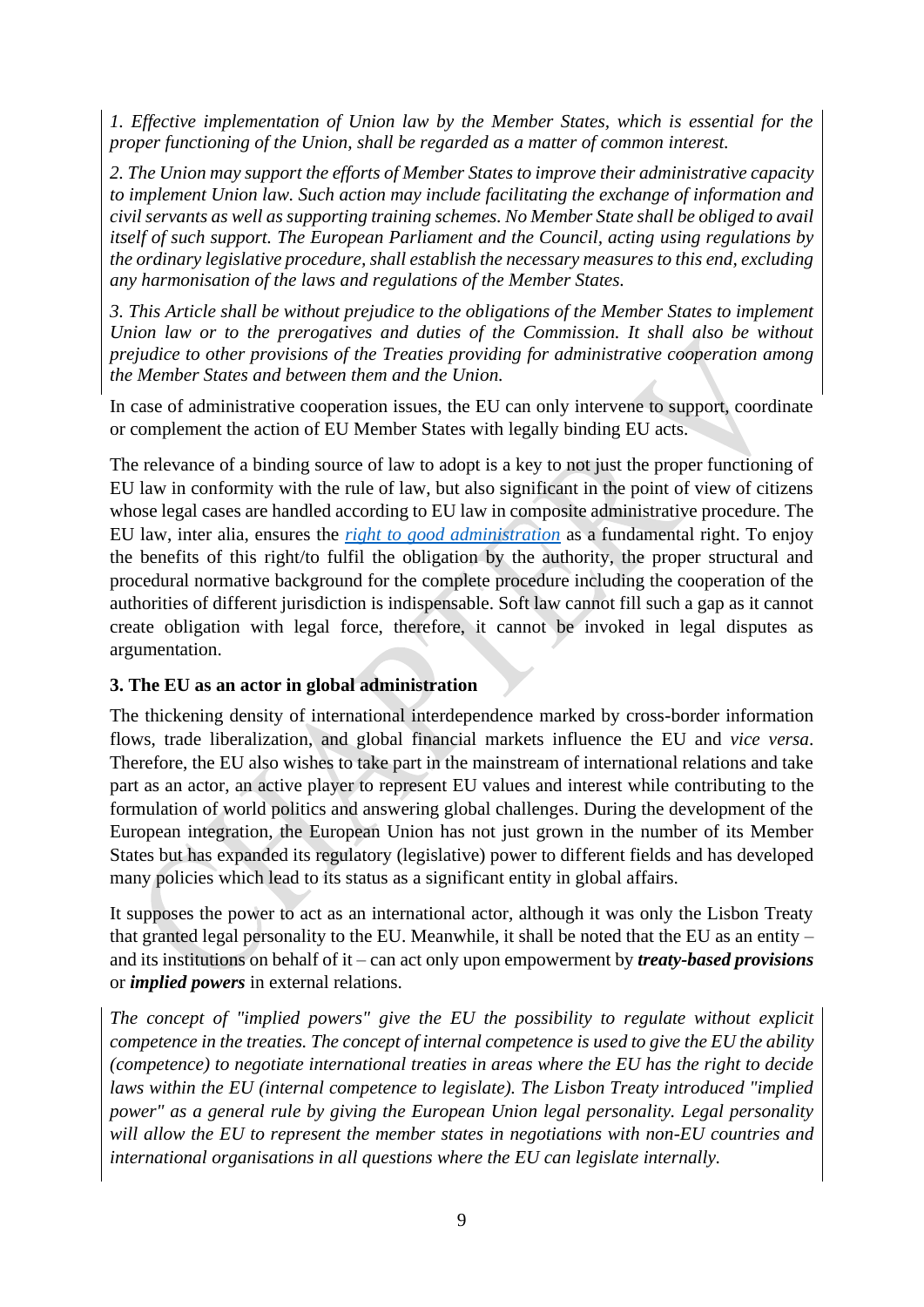The EU's role in the international sphere heavily depends on the treaty-based provisions that empower the European Union to act. In European policy areas, it depends on its legislative competence: the powers of the EU outside its borders **adjust** its competencies that exist inside the EU.

*If the EU has exclusive competencies it means that the EU alone can legislate and adopt binding acts. EU countries can do so themselves only if empowered by the EU to implement these acts. Therefore, in external relations, the EU is also a sole actor to assume obligations in the following areas: customs union; the establishing of competition rules necessary for the functioning of the internal market; monetary policy for euro area countries; conservation of marine biological resources under the common fisheries policy; and common commercial policy. In all the other policies in which the EU has any power, it shall always be carefully examined what are the limits of the empowerment, thus in international relations, it is also significant if the EU acts within its powers or goes beyond it (=violate the sovereignty of its Member States).*

**Security and defence policy**, however, is a unique field and uniquely regulated by the EU Treaties. It is still basically an intergovernmental area of law as the Member States are strictly attaching to their external independence. Meanwhile, being a stronger global actor to strengthen the global role of Europe is a key priority of the Commission. The EU needs a strong common foreign policy to

- respond efficiently to global challenges, including the crises in its neighbourhood;
- project its values;
- reject protectionism and keep EU trade standards;
- contribute to peace and prosperity in the world.

#### <span id="page-10-0"></span>*3.1. EU as an actor in the global sphere*

#### <span id="page-10-1"></span>*3.1.1. Actor of foreign security and defence policy*

In the case of States, self-interest strategies to safeguard its national interests and to achieve goals within its international relations is called *external (foreign) policy* and the main actor is the *government*, the leader of executive power. The EU's role as an international actor goes beyond merely the *Common Foreign and Security Policy* (CFSP) and the *Common Security and Defence Policy* (CSDP); it also includes policy areas, such as development, environment, and trade and often the policy areas cannot be sharply divided as they overlap each other. Furthermore, through these policies, the EU has built up an extensive network of relations across the globe, ranging from its immediate neighbourhood to Africa, Asia, Latin America, and North America.

The *Union's action on the international scene shall be guided* by the principles which have inspired its creation, development and enlargement, and which it seeks to advance in the wider world: *democracy, the rule of law, the universality and indivisibility of human rights and fundamental freedoms, respect for human dignity, the principles of equality and solidarity*, and respect for the *principles of the United Nations Charter and international law*.

The Union shall seek to develop relations and build partnerships with third countries, and international, regional or global organisations which share the principles referred to in the first subparagraph. It *shall promote multilateral solutions to common problems, in particular in the framework of the United Nations*.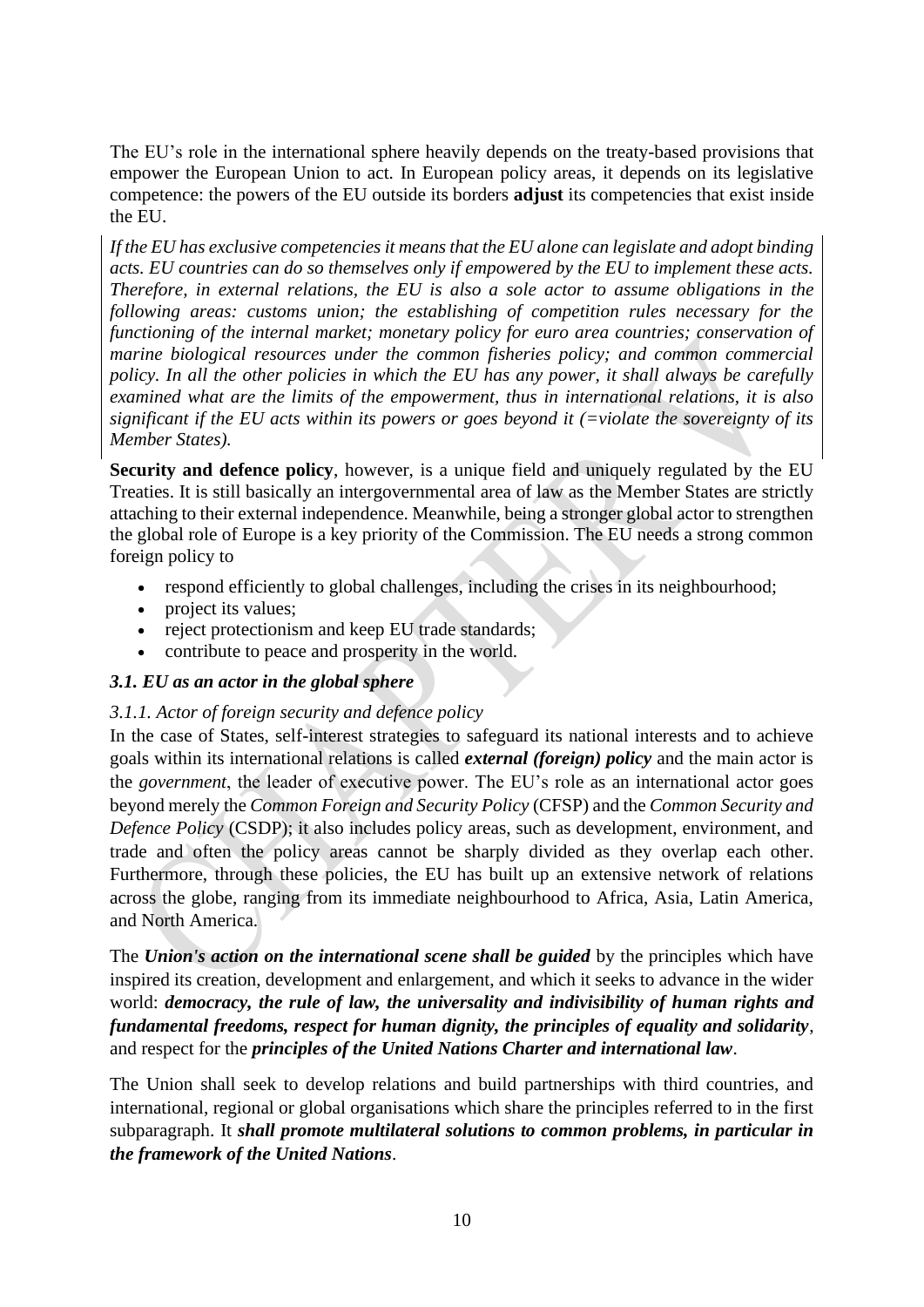#### *TEU Article 21*

*2. The Union shall define and pursue common policies and actions and shall work for a high degree of cooperation in all fields of international relations, to:*

- ✓ *safeguard its values, fundamental interests, security, independence and integrity;*
- ✓ *consolidate and support democracy, the rule of law, human rights and the principles of international law;*
- ✓ *preserve peace, prevent conflicts and strengthen international security, in accordance with the purposes and principles of the United Nations Charter, with the principles of the Helsinki Final Act and with the aims of the Charter of Paris, including those relating to external borders;*
- ✓ *foster the sustainable economic, social and environmental development of developing countries, with the primary aim of eradicating poverty;*
- ✓ *encourage the integration of all countries into the world economy, including through the progressive abolition of restrictions on international trade;*
- ✓ *help develop international measures to preserve and improve the quality of the environment and the sustainable management of global natural resources, in order to ensure sustainable development;*
- ✓ *assist populations, countries and regions confronting natural or man-made disasters; and*
- ✓ *promote an international system based on stronger multilateral cooperation and good global governance.*

EU's foreign policy field the *main* global actors who can speak on behalf of the EU are:

- President of the **European Council** *Represents the EU externally on foreign and security issues.*
- President of the **European Commission**

*Represents the EU at G7 and G20 summits and bilateral summits with third countries. The competent commissioner in certain foreign-related issues are also mandated to participate in international negotiations in their special field, like in international trade issues, neighbourhood and enlargement policy, humanitarian aid & crisis management, international cooperation & development, or European civil protection and humanitarian aid operations.*

• The **High Representative** of the Union for Foreign Affairs and Security Policy (and Vice-President of the European Commission; HR/VP)

*The chief coordinator and representative of the Common Foreign and Security Policy (CFSP) can speak for the EU in that area. The HR/VP represents the EU for matters relating to the common foreign and security policy. He shall conduct political dialogue with third parties on the Union's behalf and shall express the Union's position in international organisations and at international conferences*

The decision-making concerning the European point of view of a certain issue, however, shall respect the empowerment of the Member States, and *stick closely to the treaty provisions* to avoid *ultra vires* (beyond the powers) acts. All the statements on behalf of the EU and the votes done in the name of the EU shall be consistent with the EU policy and the EU norms legislated in a certain issue. Positions taken at the international sphere shall also be coordinated among those institutions and other organs whose competency is concerned. To ensure that, the acts at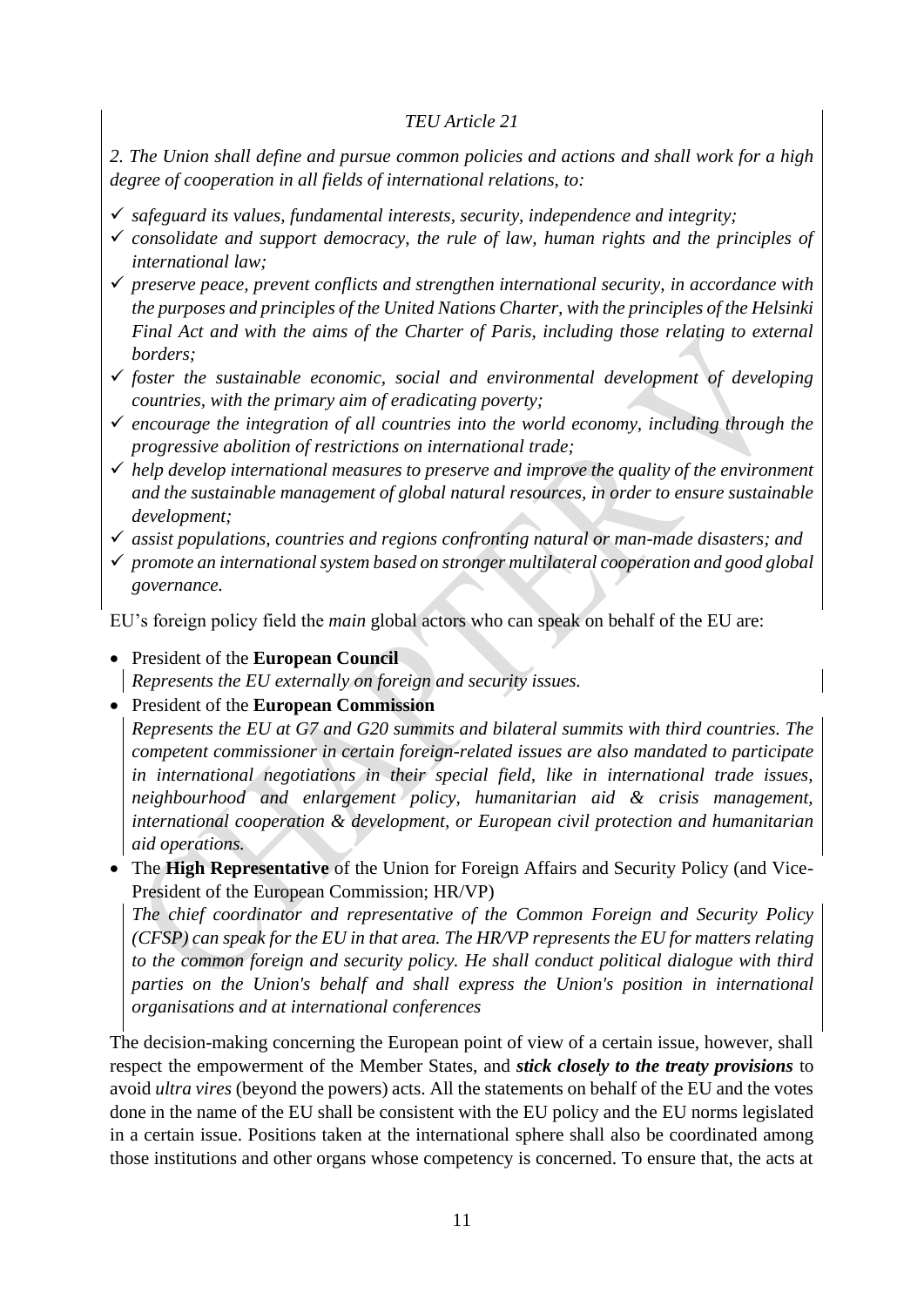the international sphere, during negotiations etc. shall be done according to rules which ensure *legitimacy (input and output), accountability and transparency*.

*For example, in trade issues, the EU has exclusive competence, but there are many policies where the EU and the Member States legislative competence is shared, therefore, if the EU steps into a global sphere, its representative shall also respect the limits of its competences and the same of true for the Member States when their foreign ministers are representing state interest: they shall also take not account their obligations deriving from EU membership.*

<span id="page-12-0"></span>*3.1.2. Legitimacy of EU activity as a global actor: balancing between the EU and domestic (Member State) foreign policy activity*

As previously mentioned, the EU's capacity to act as a global actor and perhaps assume obligation on behalf of the whole community of its Member States is **strictly based on** its competencies; **the power transferred by its Member States** (provisions of the Treaties).

Chapter V of the *Treaty on the European Union* discusses the EU's external action as a *member of international organizations* which are open for a non-State participant.

*For example, the Commission takes part in the work of the [Organisation for Economic Co](https://www.oecd.org/eu/european-union-and-oecd.htm)[operation and Development](https://www.oecd.org/eu/european-union-and-oecd.htm) (OECD) and its participation goes well beyond that of a mere observer. At the same time, the EU undertook to co-operate fully in achieving its fundamental goals. The European Union works closely with the numerous [United Nations](https://eeas.europa.eu/delegations/un-new-york/33807/eu-un_en) bodies to promote international peace, human rights and development, and the European Commission is also a significant UN partner, contributing over €1 billion in support of external assistance programmes and projects.* Under the auspice of the [World Bank,](http://web.worldbank.org/WBSITE/EXTERNAL/EXTABOUTUS/PARTNERS/WBEU/0,,contentMDK:22924761~menuPK:7952425~pagePK:64137114~piPK:64136911~theSitePK:380823,00.html) *A strong and wide-ranging partnership has developed between the World Bank Group (WBG) and the EU institutions, including the European Commission, EU Council, European Parliament and European Investment Bank (EIB). The [Council of Europe](https://www.coe.int/en/web/der/european-union) is the continent's leading human rights organisation which includes 47 member states, 28 of which are members of the European Union, and since the Lisbon Treaty, the EU* 

Besides competency issues related to the EU's legislative competencies, in this context, it is essential to focus on those situations when the Member State(s) and the EU are parties to the same international organization.

Member States shall:

- *support* the EU's *external and security policy actively* and unreservedly in a spirit of *loyalty and mutual solidarity* and shall comply with the EU's action in this area.
- shall *coordinate their action* in international organisations and at international conferences;

*The HR/VP shall organise this coordination. Even if the Member states are sovereign States and the EU has no exclusive competency on foreign policy, the Member States are required to always act according to EU values and in a way that promotes the interest of the common.*

▪ take part in the coordination of *diplomatic and consular missions* and the *EU delegations* in third countries and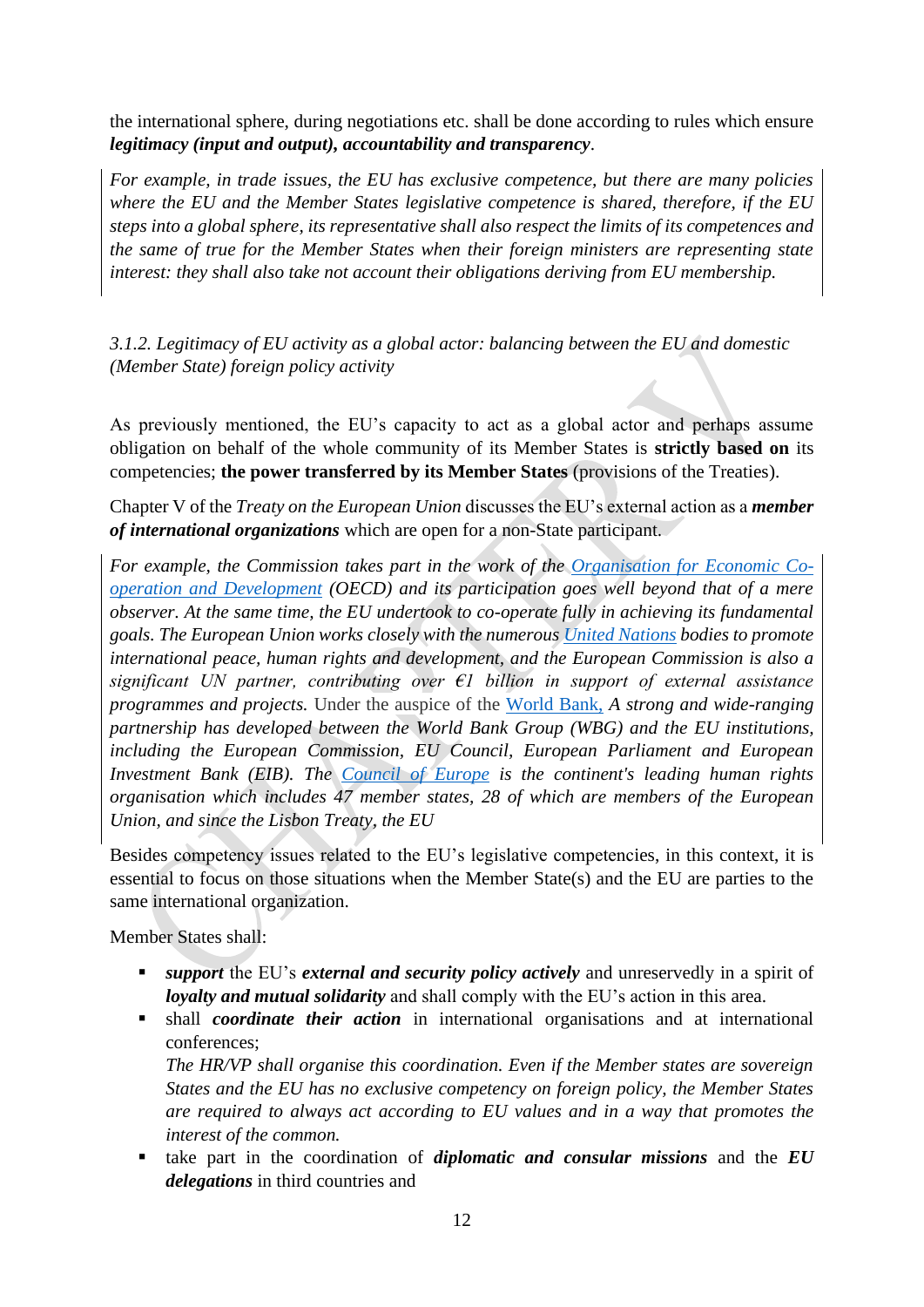- o coordinate their acts at international conferences,
- o their representations to international organisations,
- o cooperate in ensuring that decisions defining EU positions and actions,
- o step-up cooperation by exchanging information and carrying out joint assessments,
- o contribute to the implementation of the right of citizens of the Union to protection in the territory of third countries *(they shall cooperate and support Member States' consular authorities to ensure consular protection to EU citizens in third states)*

*States have external diplomatic and consular services in foreign countries to ensure their state interests and the availability of protection for their citizens abroad. These organs and authorities are placed in the territory of the foreign State but under the direction of the foreign ministers. Ius legationis, the right to send and receive ambassadors is generally accepted by international law. The EU as an international organisation also has a sort of diplomatic service: the [European External Action](https://eeas.europa.eu/headquarters/headquarters-homepage/82/about-european-external-action-service-eeas_en)  [Service](https://eeas.europa.eu/headquarters/headquarters-homepage/82/about-european-external-action-service-eeas_en) (EEAS) and the EU delegations are placed in States beyond the EU and to international organisations.* 

- shall *uphold the EU's positions* in such forums;
	- *The TFEU contains explicit provision only in one specific case: the UN Security [Council.](https://www.un.org/securitycouncil/content/functions-and-powers) The Security Council has primary responsibility for the maintenance of international peace and security. It has 15 Members, and each Member has one vote. Among the 15 members, 5 are permanent since 1945: they may use their veto to prevent a resolution from being adopted. Under the Charter of the United Nations, all Member States are obligated to comply with Council decisions. The Security Council takes the lead in determining the existence of a threat to the peace or act of aggression. It calls upon the parties to a dispute to settle it by peaceful means and recommends methods of adjustment or terms of the settlement. In some cases, the Security Council can resort to imposing sanctions or even authorize the use of force to maintain or restore international peace and security. Member States which are also members of the United Nations Security Council (among the 5 permanent members: France<sup>1</sup> and UK, and currently Poland until 2019, Belgium and Germany until 2020) shall concert and keep the other Member States and the HR/VP fully informed. Member States which are members of the Security Council will, in the execution of their functions, defend the positions and the interests of the Union, without prejudice to their responsibilities under the provisions of the United Nations Charter. When the Union has defined a position on a subject which is on the United Nations Security Council agenda, those Member States which sit on the Security Council shall request that the HR/VP be invited to present the Union's position.*
- Where not all the Member States participate, they shall *keep the other Member States and the HR/VP informed* of any matter of common interest.

Meanwhile, the treaty provisions covering the CFSP, CSDP including the creation of the office of HR/VP and the establishment of an external action service, **do not affect the responsibilities** 

<sup>&</sup>lt;sup>1</sup> Thought-provoking reading in this context: One Voice, But Whose Voice? Should France Cede Its UN Security Council Seat to the EU? [https://www.fpri.org/article/2019/03/one-voice-but-whose-voice-should-france-cede-its](https://www.fpri.org/article/2019/03/one-voice-but-whose-voice-should-france-cede-its-un-security-council-seat-to-the-eu/)[un-security-council-seat-to-the-eu/](https://www.fpri.org/article/2019/03/one-voice-but-whose-voice-should-france-cede-its-un-security-council-seat-to-the-eu/)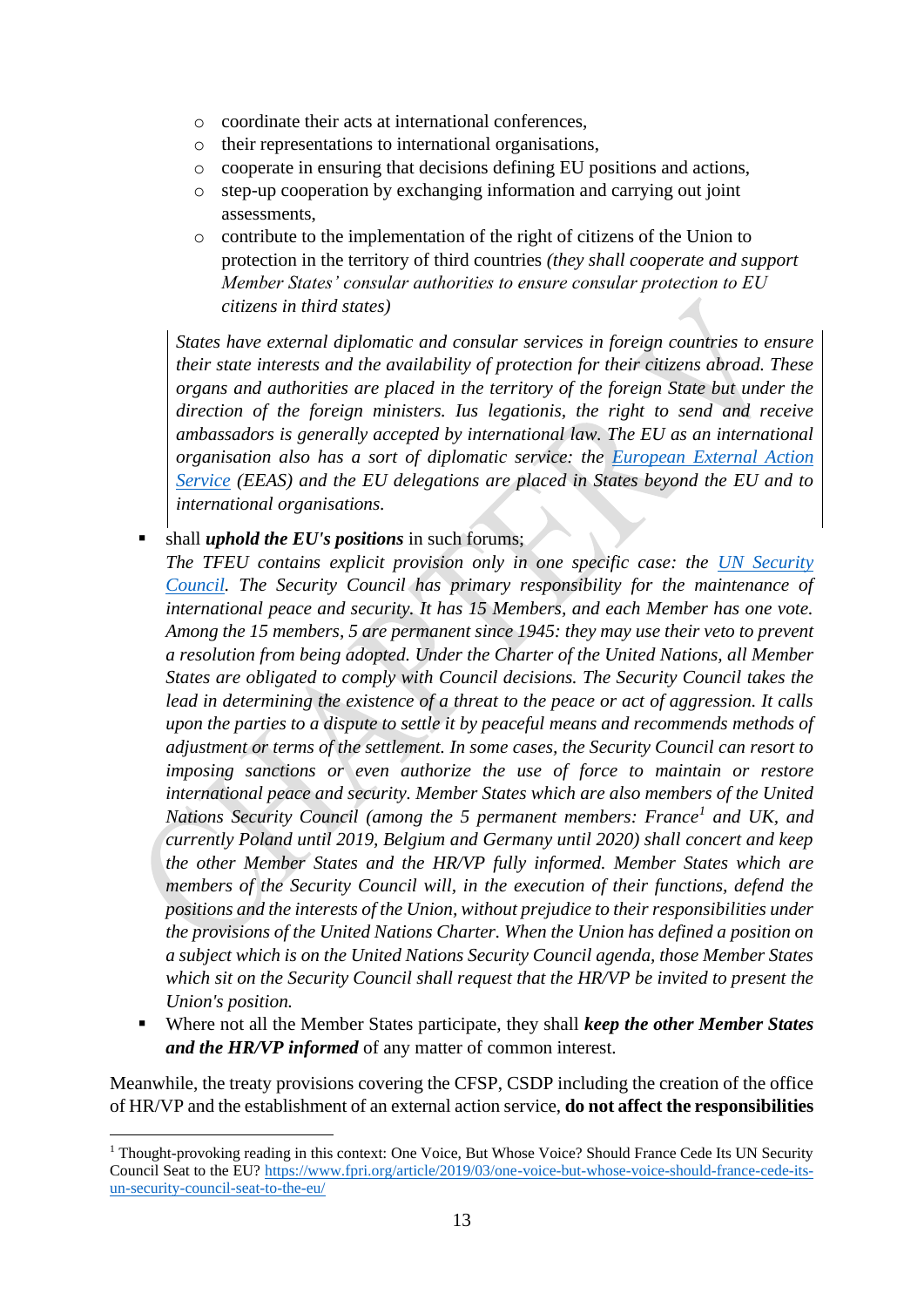**of the Member States**, as they currently exist, for the formulation and conduct of their foreign policy nor of their national representation in third countries and international organisations. The Conference also recalls that the provisions governing the CSDP do not prejudice the specific character of the security and defence policy of the Member States.

In addition to the specific rules and procedures relevant for CFSP and CSDP, the Treaties will **not affect the existing legal basis, responsibilities, and powers of each Member State concerning**

- $\triangleright$  the formulation and conduct of its foreign policy,
- $\triangleright$  its national diplomatic service,
- $\triangleright$  relations with third countries
- ➢ and participation in international organisations, including a Member State's membership of the Security Council of the United Nations.

Therefore, on one hand, the EU is a global actor within its policies, for the promotion of the European Union values and interests, on the other hand: Member States' sovereignty and competencies to formulate their policies concerning their foreign and defence policy is ensured.



# <span id="page-14-0"></span>*3.2. The EU as an actor of TRNs*

Besides internal networking, the EU is an active player of global governance and participates in transnational regulatory networks *harmonisation networks/trans-governmental networks/transnational networks/TRNs* informal multilateral forums that bring together representatives from national regulatory agencies or departments to facilitate multilateral cooperation on issues of mutual interest within the authority of the participants. Probably the collaboration is the most effective within the *BCBS* (cf. TFEU Protocol no. 4. Article 6; or the *ICH*, (cf. TFEU Article 168. 3.) but despite the practical successes, the phenomenon has its legitimacy, transparency and accountability challenges as they lack usual legitimacy and accountability mechanisms.

*The International Council for Harmonisation of Technical Requirements for Pharmaceuticals for Human Use (ICH) aims to achieve harmonisation in the form of guidelines via a process of scientific consensus with regulatory and industry experts working side-by-side worldwide to*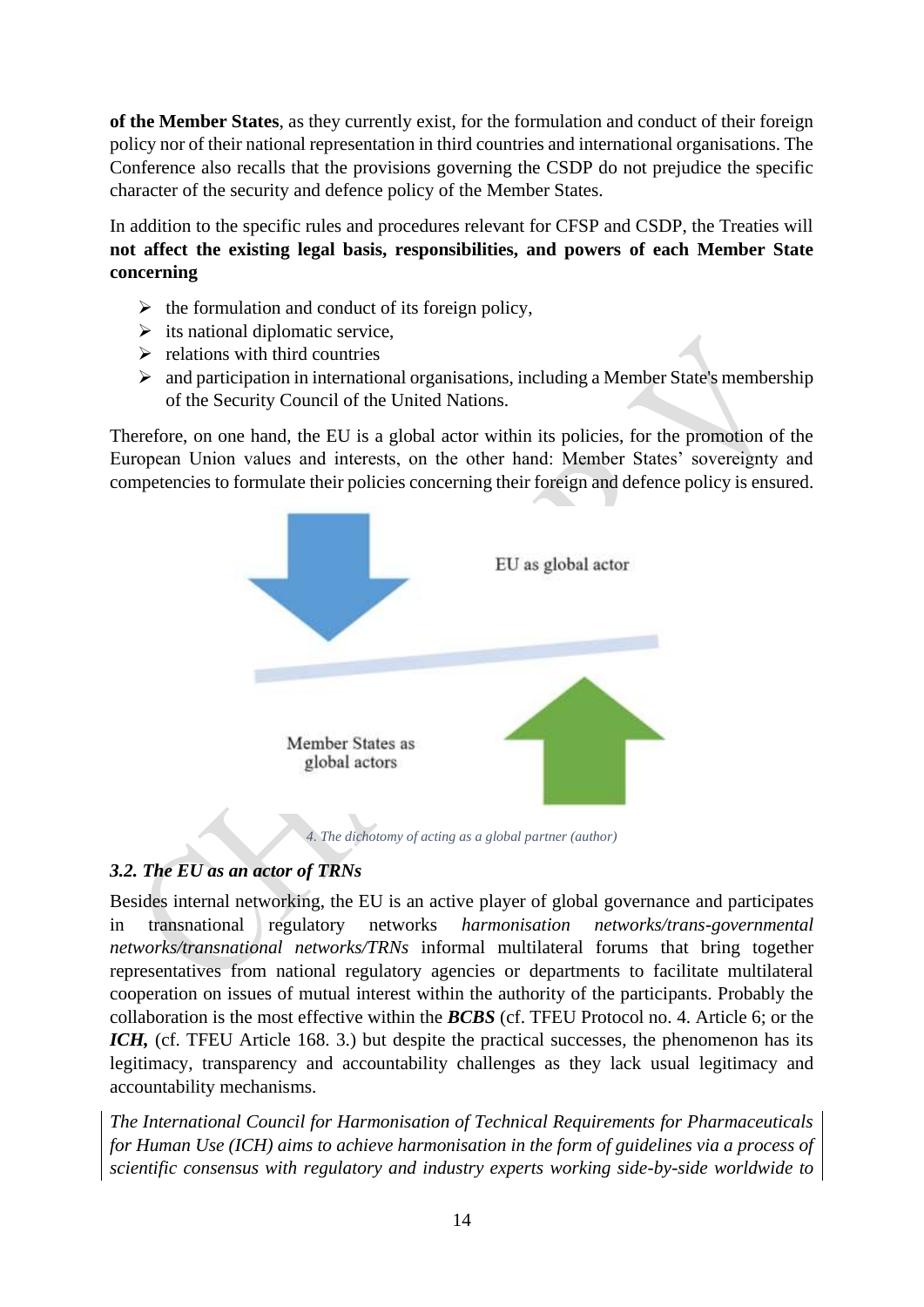*ensure that safe, effective, and high-quality medicines are developed and registered. The key to the success of this process is the commitment of the ICH regulators to implement the final guidelines. The European Commission is a founding member and also the only supranational regulatory member which stands for the regulatory framework on pharmaceuticals is applicable across all the Member States of the EU and the European Economic Area. The European Medicines Agency the EU's relevant agency (established in 1995), underpins the centralised authorisation procedure and supports coordination between national competent authorities. It is a European medicines network comprising over 40 national regulatory authorities guaranteeing a constant exchange and flow of information regarding the scientific assessment of medicinal products in the EU and it is providing the Commission with its technical and scientific support and is coordinating the scientific expertise put at its disposal by the EU Member States, notably through EMA's main scientific committee, the Committee for Medicinal Products for Human Use (CHMP). See [https://www.ich.org/about/members](https://www.ich.org/about/members-observers/ec-europe.html)[observers/ec-europe.html.](https://www.ich.org/about/members-observers/ec-europe.html) The legitimacy of the ICH guidelines we have discovered deficiencies regarding all requirements of acceptability: stakeholder participation, transparency, accountability and control. (Dorbeck-Jung, 2008, p. 69; in details: 65-66.)*

*The Basel Committee on Banking Supervision (BCBS) is a non-governmental international organisation englobing non-State actors to produce standards for banking supervision. One of its achievements is the Single Supervisory Mechanism (SSM). The EU has the competence to regulate banking supervision for eurozone Member States, so it contributed to the preparation of the SSM and then implemented it to its policy. Currently, 9 Member States of the EU are represented via their banking authorities in the BCBS (BE, FR, DE, IT, LU, NL, ES, SE, UK) alongside the ECB which represents the EU as an entity. The ECB holds two seats as it represents the EU in both its central banking and supervisory capacity (SSM). The European Commission (Commission) and the European Banking Authority (EBA) are invited as observers.*

*All euro area States participate automatically in the singly supervisory mechanism (SSM) and under this system, the ECB is enabled to take harmonised supervisory actions and corrective measures, therefore the ECB works as a public authority. in the BCBS, while the present composition of ECB (and SSM) delimits Member State participation in the formulation of the policy at the participatory phase for those who are members of the eurozone and voluntarily assume the SSM, however, the consequences will affect directly or indirectly everyone. On the other hand, it also put the accountability and of the ECB and its actions within the BCBS in focus, as the documentation of meetings and discussions are not public although the EU emphasized this value and requirement in its functioning*

*If it is about Basel standards and the EU Member States, there are three categories of public law framework to describe the issue of financial supervision:*

*(a) States that are outside the scope of the Eurozone, therefore also out of the scope of the ECB and its financial supervision rules. Such States are also bound by the aims and spirits of the EU, they are obliged not to endanger its aims, but are not explicitly;*

*(b) States that are participating in the eurozone and can take part in the decision - making procedure and international representation of the ECB;*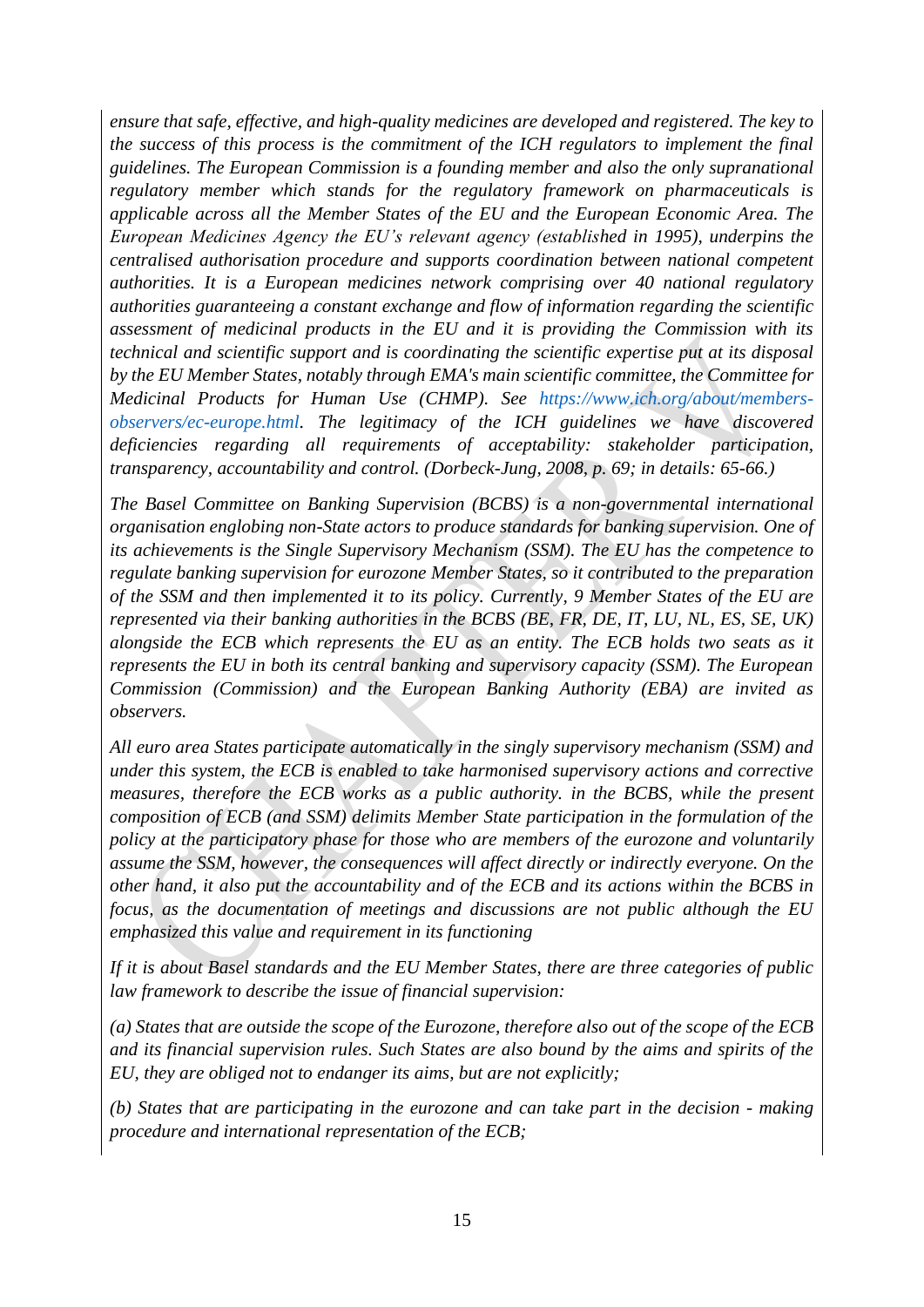*(c) States that are not in the eurozone but voluntary participates in the SSM and their close cooperation is established by a decision of the ECB, the Member State undertakes to ensure that its national competent authority and national designated authority will adhere to any instructions, guidelines, measures or requests issued by the European Central Bank in respect of supervised entities, but this Member State will not be given the right to take part in the ECB. The following figure summarises the multilevel system of banking supervision from an administrative system point of view. Even if different legal regimes seem to be applied for EU Member States financial regulations, these regimes cannot be purely separated as first, the same aim and point of view is echoed in all the EU legislation concerning banking union; second, the European administration of all the policies shall correspond to the same constitutional public law principles.* 



*5. Multi-level administration of banking supervision (author)*

The nature of trans-regulatory networks allows the EU as an actor in their work, but the EU is **strictly connected to its competencies** laid down in the Treaties (TFEU, art.1; 2-6.).

#### *TFEU Article 1*

*1. This Treaty organises the functioning of the Union and determines the areas of, delimitation of, and arrangements for exercising its competencies.*

#### *TITLE I*

#### *CATEGORIES AND AREAS OF UNION COMPETENCE*

*Article 2*

*1. When the Treaties confer on the Union exclusive competence in a specific area, only the Union may legislate and adopt legally binding acts, the Member States being able to do so themselves only if so empowered by the Union or for the implementation of Union acts.*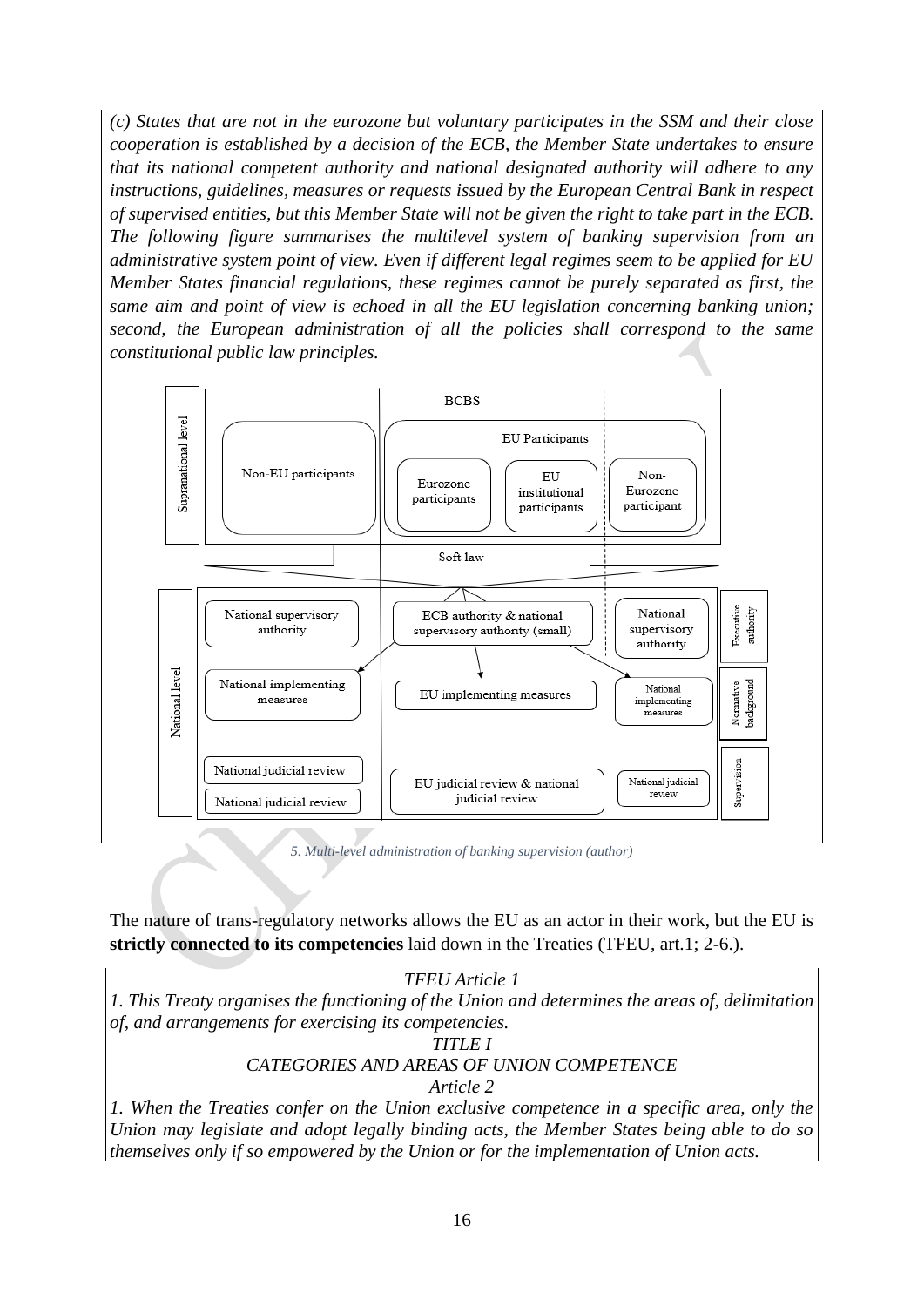*2. When the Treaties confer on the Union a competence shared with the Member States in a specific area, the Union and the Member States may legislate and adopt legally binding acts in that area. The Member States shall exercise their competence to the extent that the Union has not exercised its competence. The Member States shall again exercise their competence to the extent that the Union has decided to cease exercising its competence.*

*3. The Member States shall coordinate their economic and employment policies within arrangements as determined by this Treaty, which the Union shall have the competence to provide.*

*4. The Union shall have competence, in accordance with the provisions of the Treaty on European Union, to define and implement a common foreign and security policy, including the progressive framing of a common defence policy.*

*5. In certain areas and under the conditions laid down in the Treaties, the Union shall have competence to carry out actions to support, coordinate or supplement the actions of the Member States, without thereby superseding their competence in these areas.*

*Legally binding acts of the Union adopted on the basis of the provisions of the Treaties relating to these areas shall not entail harmonisation of Member States' laws or regulations.*

*6. The scope of and arrangements for exercising the Union's competences shall be determined by the provisions of the Treaties relating to each area.*

#### *Article 3*

*1. The Union shall have exclusive competence in the following areas: (a) customs union; (b) the establishing of the competition rules necessary for the functioning of the internal market; (c) monetary policy for the Member States whose currency is the euro; (d) the conservation of marine biological resources under the common fisheries policy; (e) common commercial policy.*

*2. The Union shall also have exclusive competence for the conclusion of an international agreement when its conclusion is provided for in a legislative act of the Union or is necessary to enable the Union to exercise its internal competence, or in so far as its conclusion may affect common rules or alter their scope.*

#### *Article 4*

*1. The Union shall share competence with the Member States where the Treaties confer on it a competence which does not relate to the areas referred to in Articles 3 and 6.*

*2. Shared competence between the Union and the Member States applies in the following principal areas:(a) internal market; (b) social policy, for the aspects defined in this Treaty; (c) economic, social and territorial cohesion; (d) agriculture and fisheries, excluding the conservation of marine biological resources; (e) environment; (f) consumer protection; (g) transport; (h) trans-European networks; (i) energy; (j) area of freedom, security and justice; (k) common safety concerns in public health matters, for the aspects defined in this Treaty.*

*3. In the areas of research, technological development and space, the Union shall have competence to carry out activities, in particular to define and implement programmes; however, the exercise of that competence shall not result in Member States being prevented from exercising theirs.*

*4. In the areas of development cooperation and humanitarian aid, the Union shall have competence to carry out activities and conduct a common policy; however, the exercise of that competence shall not result in Member States being prevented from exercising theirs.*

*Article 5*

*1. The Member States shall coordinate their economic policies within the Union. To this end, the Council shall adopt measures, in particular broad guidelines for these policies.*

*Specific provisions shall apply to those Member States whose currency is the euro.*

*2. The Union shall take measures to ensure coordination of the employment policies of the Member States, in particular by defining guidelines for these policies.*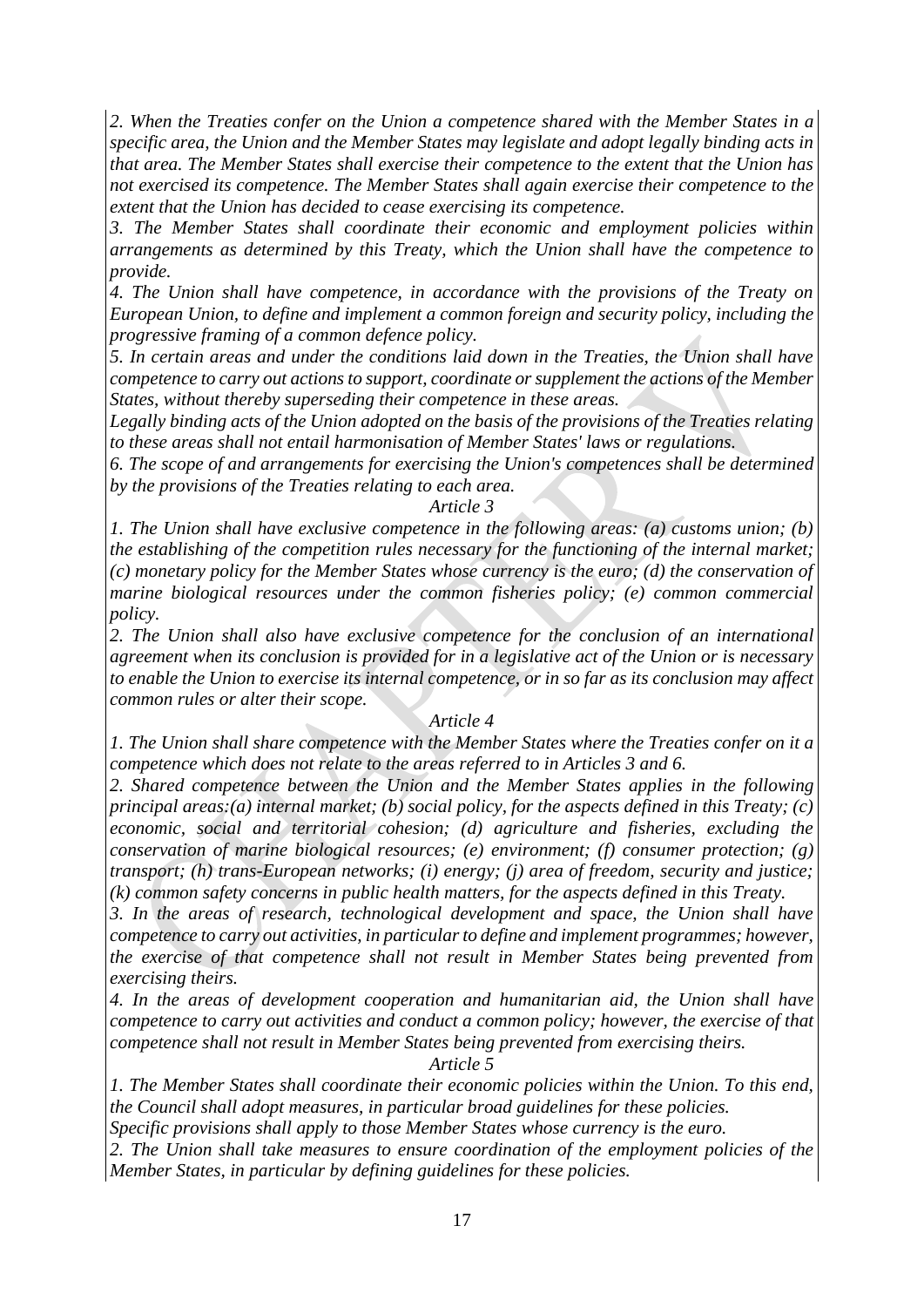*3. The Union may take initiatives to ensure coordination of Member States' social policies. Article 6*

*The Union shall have competence to carry out actions to support, coordinate or supplement the actions of the Member States. The areas of such action shall, at European level, be: (a) protection and improvement of human health; (b) industry; (c) culture; (d) tourism; (e) education, vocational training, youth and sport; (f) civil protection; (g) administrative cooperation.*

In European policy areas, it depends on its legislative competence: the powers of the EU outside its borders adjust its competencies that exist inside the EU (implied powers) except for the common foreign and security policy area. In the international sphere, the EU shall act according to serve **input and output legitimacy.** When it enters the global space, the distance between the source of power and the place of activity extends, and the detailed rules on the external action are crucial to maintaining the democratism in the course of action. When institutions and bodies act on behalf of the EU, their **accountability and transparency** on the input and output phase of the procedure are evaluated. Even if on the EU's side the procedural details would be available to that end (which is often not the case), the transparency of the TRN's functioning is not ensured or due to economic-political reasons, are confidential.

Accountability has two sides:

(a) *Internal accountability* refers to the decision-making processes within the organisation, including checks and balances and a clear division of roles and responsibilities.

(b) *External accountability* consists of the supervisors' obligation ability to explain to external stakeholders the impact of their activities. Enabling stakeholders to seek and receive a response for grievances and alleged harm is a critical aspect of accountability. This is the mechanism through which stakeholders can hold an organisation to account by querying a decision, action or policy and receiving a proper review and act upon their claim. Effectivity of global institutions would also require that the standards they established are treated as an obligation, and there is a mechanism that monitors the compliance and enforce them is necessary. Due to the non-State actors and soft law nature of their rule-making result, the answers to the assumptions are available below a global level and depend on domestic acceptance.

In the case if the **EU appears as an actor**, the EU is bound by its internal requirements in external dimension, therefore, EU legislation shall establish the legal background to fill out the gaps of democratic legitimacy. It means mainly procedural rules strengthening transparency and accountability of the external activity of the institution acting on behalf of the EU. On the other hand, it continues with the incorporation of the soft law into the decision-making procedure to make the legitimacy line unbroken and traceable.

The nature of trans-regulatory networks allows the EU as an actor in their work. On the other hand, the EU is strictly connected to its competencies laid down in the Treaties. Therefore, the EU shall act according to serve *input and output legitimacy*. When institutions and bodies act on behalf of the EU, their *accountability* and the *transparency* on the input and output phase of the procedure shall also conform with the rule of law principle. Even if on the EU's side the procedural rights would be available to that end (which is often not the case), the transparency of the TRN's functioning is not ensured or is confidential.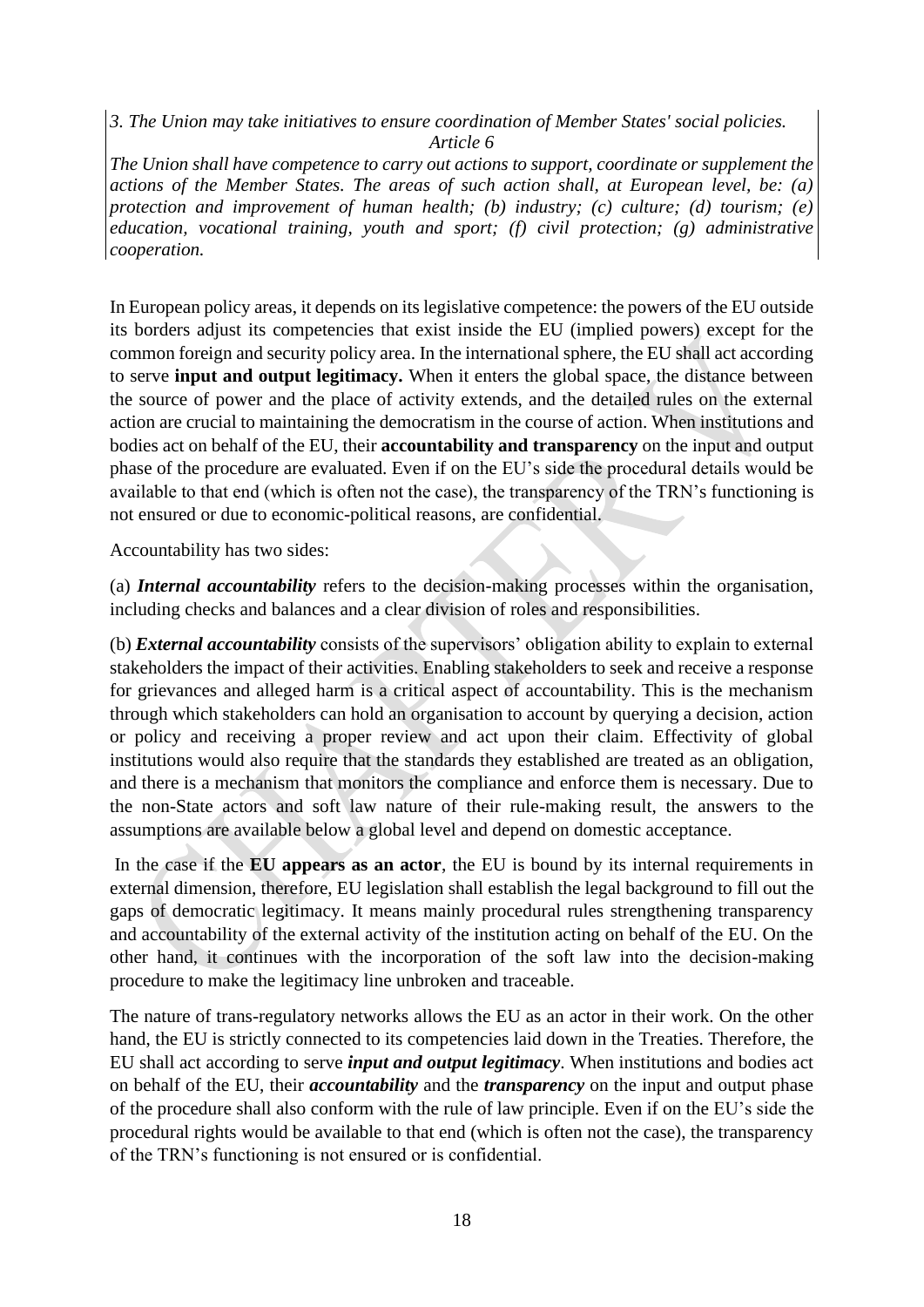#### <span id="page-19-0"></span>*3.2.1. Input legitimacy*

Both the determination of the Union negotiator or negotiating team, and that of the legal bases of international agreements have seen internal friction among EU institutions and the Member States. The trans-regulatory networks are standard setters who are neither vested with legislative power nor are entitled to assume obligation for a State, although their product acts as a normative act in a non-conform way defined by the classical Westphalian regime. The spreading practise of such trans-regulatory networks and their growing importance reveals the necessity of the articulation of a new legal order and re-thinking of the current one. The EU faces the same challenges while it is trying to improve the effectiveness of its policies and at the same time, it should improve the democratic deficit within its institutional structure. Both tasks are heavily connected to the question of administrative procedural improvement.

To respond to challenges in the global context, *Cassese* reveals, that the **key might be the change of conception** of the current legal order. It considers the **State as the locus of democracy**. If the State is taken out of the equation, shifting decision-making from the national to the global level deprives citizens and corporations of these participatory rights. So, the topdown legitimacy could be, at least partially, compensated using reinforced guarantees for civil society. **Greater participation** in the formation of the national position ahead of global administrative negotiations, or actual participation in these negotiations, directly or through (similar global) non-governmental organizations are the key. The EU is keen on improving the participation, the direct involvement of stakeholders in decision-making procedures, but not in those which are the preparatory phases of its participation in the global sphere as highlighted in the case of trans-regulatory networks' work.

*To ensure the ECB fulfils its mandate properly, ECB policymakers need to be informed about developments in the global economic and financial environment. To that end, the ECB president takes part in the G30 meetings.<sup>2</sup> There was a European Ombudsman investigation about how to ensure the participation of members of decision-making bodies of the ECB in the G30 while avoiding any possible impact on its integrity, reputation, and independence, or a perception that there could be such an impact. The European Ombudsman's Decision is based on concerns that G30 membership could create a possible perception of a close relationship between supervisor and supervisee and undermine public confidence in the independence of the ECB. The Ombudsman revealed that participation does not generate the same potential difficulties as does membership although she highlighted that there is increased public awareness, expectation and demand that public institutions should comply with the highest possible standards of ethical conduct and transparency, legitimacy and accountability. These standards must apply irrespective of the forum or context within which such dialogue takes place. If the G30 is not yet ready to be more transparent, to meet these standards, together with the requirement of an "open, transparent and regular dialogue " with representative associations and civil society set out in Article 11(2) TEU, it is the ECB that should consider proactively informing the public about the content of meetings in which members of the ECB decision-*

<sup>&</sup>lt;sup>2</sup> The G30 gathers current and former central bank governors, ministers of finance, academics and private sector representatives, including bankers from the largest and most important economies which make it a relevant and useful forum in view of information- and intelligence-gathering.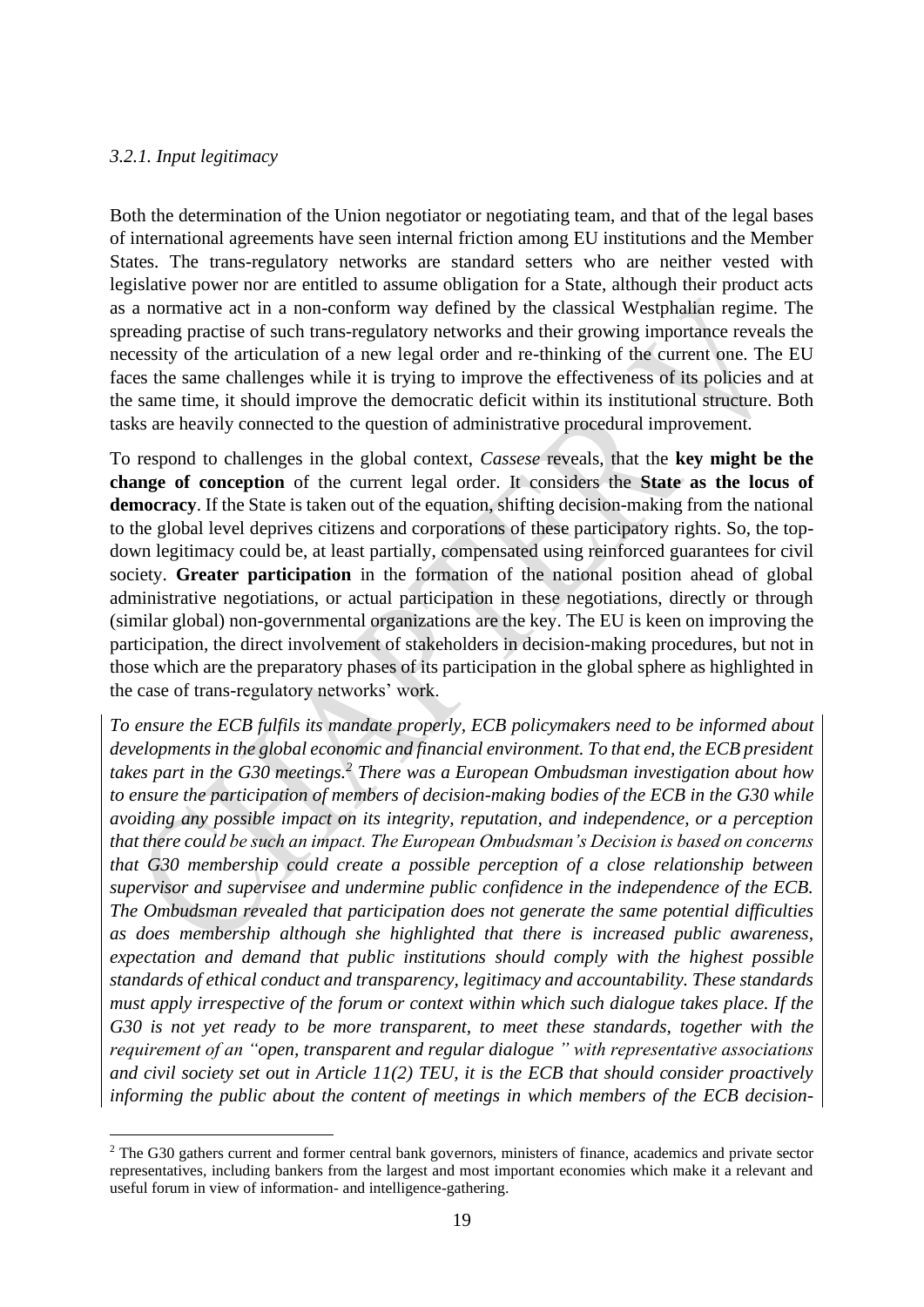*making bodies participate. To that end, the Guiding Principles which refers to the procedural steps shall be clarified and add more details and broaden the scope of the Guiding principles for external communication of application in the view of the subject and the object as a lack of transparency could create a public impression of secrecy, which would reflect negatively on the image and reputation of the EU's decision-making bodies, including the ECB. clarity and legal certainty and to contribute to the full and proper application of the rules of ethical conduct. Following the European Ombudsman's recommendation, the ECB has encouraged the G30's recent initiatives to increase transparency. In that spirit, when the ECB announces, on its website, the participation of its decision-makers at G30 events will include a link to the G30's website. The ECB has also informed the G30 of the European Ombudsman's suggestion to publish the names of the members of the G30 Board of Trustees and now this information is available on the G30's website.*

The principle of **sincere cooperation** is a reciprocal obligation to the EU institutions and the Member States and the institutions among each other. The ultimate duty of the EU to ensure participation is an obvious consequence of the obligation of the Member State to consult its position even in those international organisations in which the EU is not a party to, but EU law expands to the scope of action.

## *TEU Article 4.*

*3. Pursuant to the principle of sincere cooperation, the Union and the Member States shall, in full mutual respect, assist each other in carrying out tasks which flow from the Treaties. The Member States shall take any appropriate measure, general or particular, to ensure fulfilment of the obligations arising out of the Treaties or resulting from the acts of the institutions of the Union.*

*The Member States shall facilitate the achievement of the Union's tasks and refrain from any measure which could jeopardise the attainment of the Union's objectives.*

The **duty of sincere cooperation** obliges the Member States to refrain from certain autonomous actions within international bodies or fora, both in areas of exclusive and shared Union competence. When the EU is exclusively competent, the Member States are under an obligation of result, meaning either following an established EU position or refraining from act at all (*duty to remain silent*). Regarding shared competencies, the duty of cooperation implies an obligation of conduct. However, sincere cooperation is **not** to be understood as a duty of **blind obedience** for the Member States. procedural rules on participation shall make prior coordination available depending on the nature of the EU's competence at stake and there shall be available *options for judicial review* if the EU breaches its obligations.

*The Member States and even individuals against the European Parliament, the European Council, the Council, the Commission or the European Central Bank or to bodies, offices, and agencies of the Union may invoke Article 265 TFEU and there could be a place for an action for annulment if an international legal norm is incorporated into EU legislation with the violation of the previous coordination obligation concerning the formulation of position for the Member States that are parties.*

Besides exclusive competencies, the **EU** also **can act at the international level as soon as there is a link with the realisation of the Treaty objectives in a particular policy area** and it can **adopt a position** even if it is not a party to the agreement. (CJEU C-399/12, para. 52.) In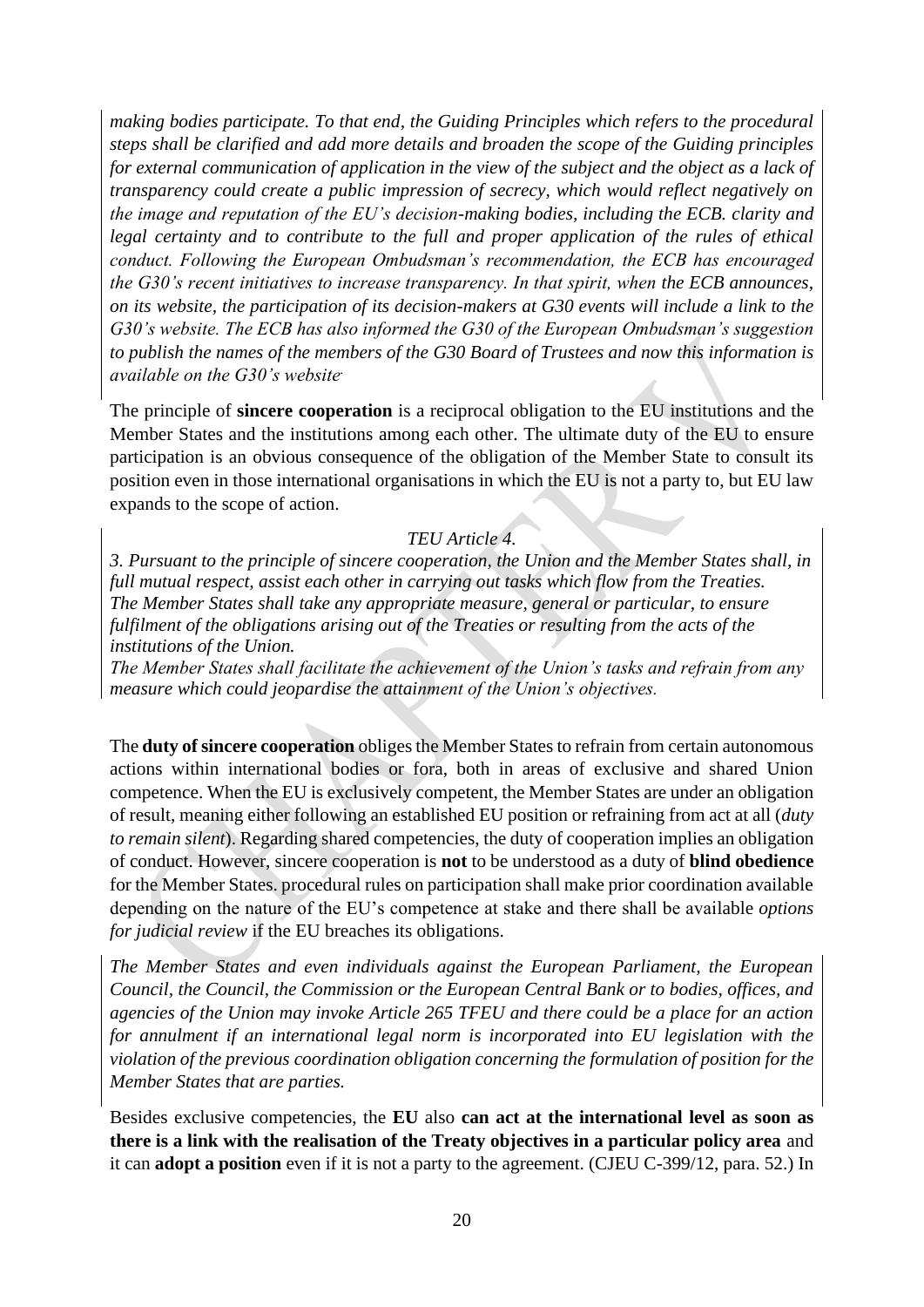many IOs the EU will be left with no formal representation, even though it exercises significant competencies in the field. It does not mean that the achievement of such bodies is without influence on the EU. This shall be emphasised as Article 218 TFEU regulates the roles but once the EU participates in a TRN or just relies on/accepts its achievements and for such external activity, there are no explicit treaty provisions.

*Article 218 TFEU governs the procedure for negotiating and concluding an agreement between the European Union and third countries or international organisations. It is the Council, as the institution representing the interests of the Member States, which is the primary decisionmaking body in that procedure. As such, it is to authorise the opening of negotiations while it is usually the Commission that conducts negotiations, adopt negotiating directives, authorise the signing of agreements and conclude them. Article 218 TFEU also governs the degree of involvement of the European Parliament, whether in the form of consent in the cases listed exhaustively or, alternatively, consultation. In the remaining cases, the Parliament is to be informed at all stages of the procedure. Throughout the procedure, the Council is to act by a qualified majority except where otherwise provided. (Opinion of Advocate General Szpunar, 2017, para. 54.)*

The requirements of sincere cooperation require the **possibility of opinion exchange**. It follows, that procedural rules should ensure the EU institutions **organise the procedure for the adoption of the EU's position** in such a way that the Member States have enough time to seek clarification on the competence questions. The EU institutions should work together in good faith, to clarify the situation which might lead to disagreement with the Member States in the international sphere and to overcome difficulties that arise internally. Accordingly, the procedure for the adoption of a legal instrument on common position shall ensure that "*a Member State that challenges the competence of the European Union may bring proceedings before the Court sufficiently early to permit clarification on the question of competence to be obtained*". (C-600/14, para 95.)

So, it seems that the EU tends to adapt to the reasonable advantages of global governance and profit from its achievements, but it has not implemented a legal background for input legitimacy.

# <span id="page-21-0"></span>*3.2.2. Output legitimacy*

The other problematic issue is the output legitimacy phase: the *soft law* created by the TRN. The EU has a strict decision-making procedure and the adaptation of a soft law shall also go through the same drafting and legislative procedure. International soft law shall not be directly applicable or rely on.

Meantime, according to the jurisprudence of the CJEU, *even non-binding acts of international law may produce legal effects* on the EU legal system. Even the fact that the EU as an organisation as a whole is not a party to another organisation, does not prevent it from formulating its position to be represented by those Member States who are parties to the organisation. It is accepted by the CJEU to incorporate useful achievements appearing in nonbinding sources of such international organisations given their direct impact on the European Union's acquis in that area.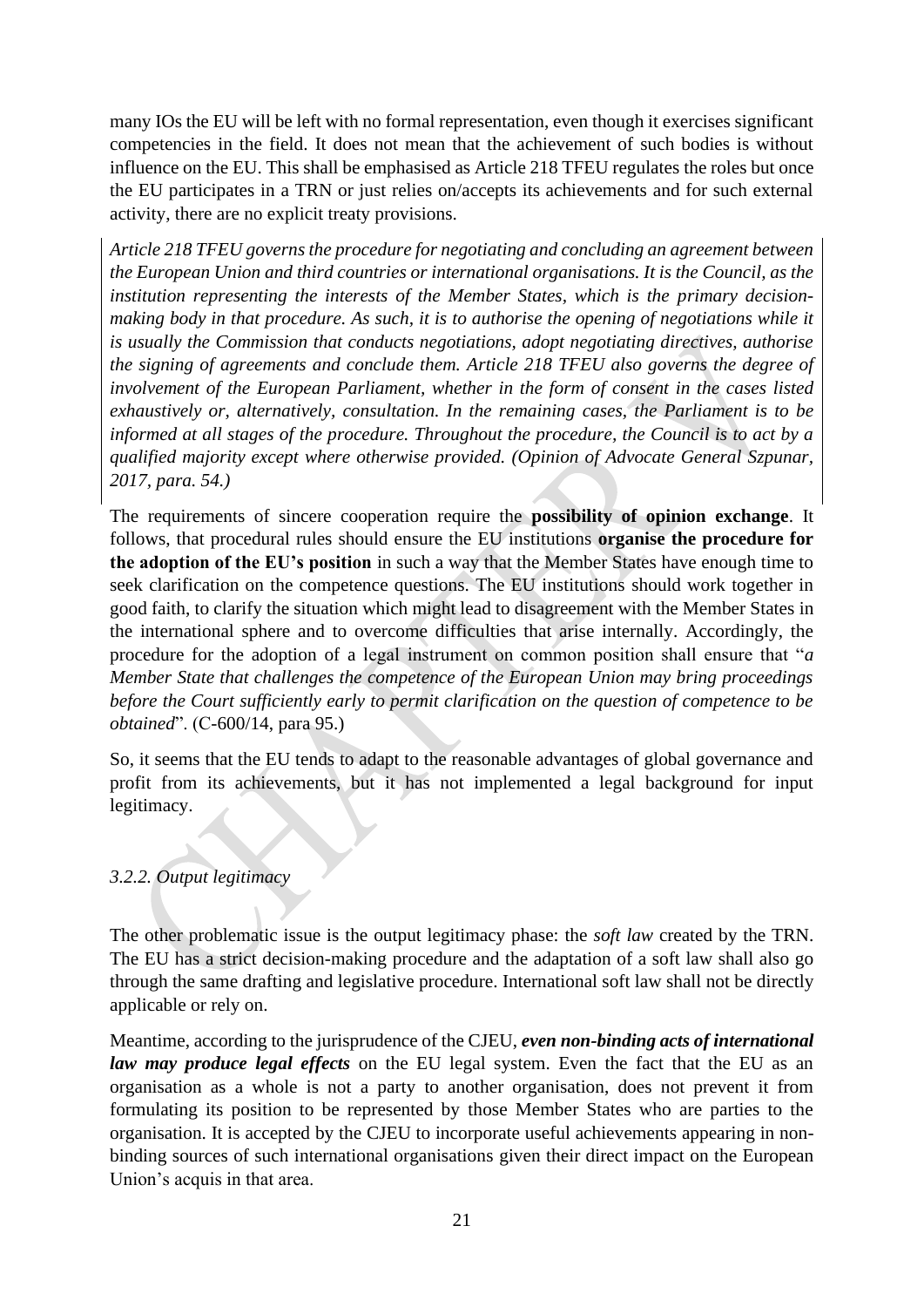*"Where an area of law falls within a competence of the European Union, the fact that the European Union did not take part in the international agreement in question does not prevent it from exercising that competence by establishing, through its institutions, a position to be adopted on its behalf in the body set up by that agreement, in particular through the Member States which are party to that agreement acting jointly in its interest."* (CJEU C-45/07 *Commission v Greece*, ECR 2009 I-00701, para. 30 and 31; see also, to that effect, Opinion 2/91) ECR 1993 I-01061, para. 5). CJEU C-399/12, *Federal Republic of Germany v Council of the European Union*. ECLI:EU:C:2014:2258, para. 50.)

So, it seems that the EU tends to adapt to the reasonable advantages of global governance and profit from its achievements, but it has not implemented a legal background for input legitimacy.

The **detailed provisions** on the formulation of this one voice and the accountability for acts on the supranational area in a proper, binding, clear and predictable legal norm of the EU would be the key for a proper public law framework.

*The ECB shall function independently without any intervention from any other institutions or bodies of the EU and also, there is no feedback mechanism for the ECB or the SSM to report back to the Council of the European Parliament on the state of play of the BCBS discussions, it may seem that the BCBS can act independently without being accountable and thus responsible. Its independent act is ensured by the possibility of developing contacts and entering into administrative arrangements with supervisory authorities, international organisations and the administrations of third countries, subject to appropriate coordination with EBA. Although on the other hand, without proper and detailed procedural rules, such guarantees of independence endanger accountability and thus, legitimacy. Accountability, meantime, is the link to the people and a guarantee of acting according to the general interest of the people, and at last, it is about the people's Europe.*

# **LITERATURE**

- ➢ [The European Union. What it is and what it does.](https://publications.europa.eu/en/publication-detail/-/publication/27bee15d-9ba9-11e9-9d01-01aa75ed71a1) European Commission, Luxemburg, 2019.
- ➢ Robert SCHÜTZE: *European Constitutional Law*. Cambridge, 2012.
- ➢ Ellen MASTENBROEK: [Filling the gap in the European administrative space: the role of](https://www.tandfonline.com/doi/full/10.1080/13501763.2017.1298147)  [administrative networks in EU implementation and enforcement.](https://www.tandfonline.com/doi/full/10.1080/13501763.2017.1298147) *Journal of European Public Policy*, (25) 3, 2018. pp. 422-435.
- ➢ TEU. [Treaty on European Union.](https://eur-lex.europa.eu/legal-content/EN/TXT/?uri=celex%3A12012M%2FTXT) Consolidated version. OJ C 326, 26.10.2012. 13– 390.
- ➢ TFEU. [Treaty on the Functioning of the European Union.](https://eur-lex.europa.eu/legal-content/EN/TXT/?uri=celex%3A12012E%2FTXT) Consolidated version. OJ C 326. 26.10.2012. 47–390.

#### **SIGNIFICANT CASE-LAW**

➢ C-399/12 *Federal Republic of Germany v Council of the European Union*. ECLI:EU:C:2014:2258.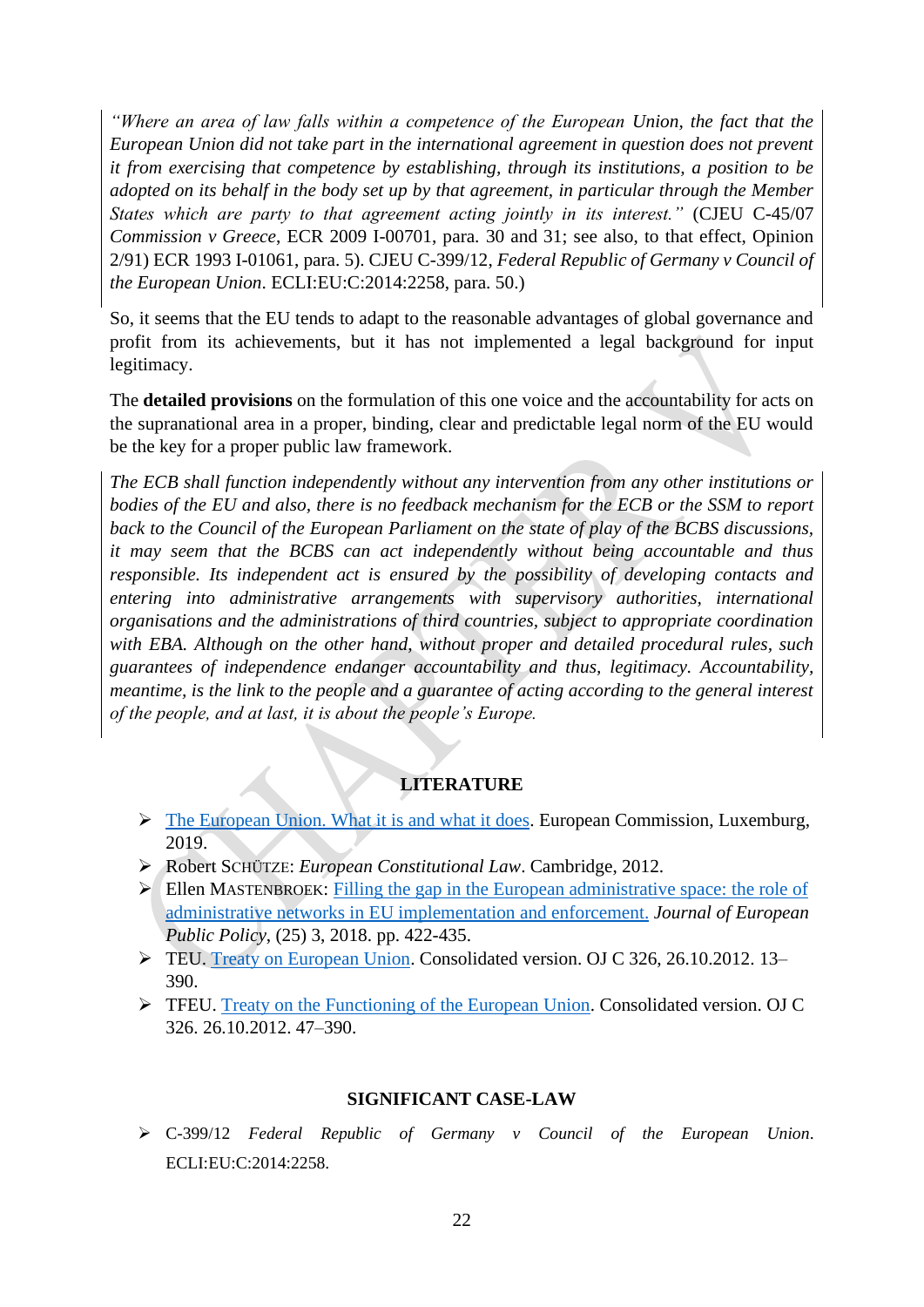- ➢ C-45/07 *Commission v Greece*, ECLI:EU:C:2009:81.
- ➢ C-600/14 *Federal Republic of Germany v Council of the European Union,*  ECLI:EU:C:2017:935.
- ➢ Opinion 2/91 *Opinion delivered pursuant to the second subparagraph of Article 228(1) of the EEC Treaty,* ECLI:EU:C:1993:106.
- ➢ Opinion of Advocate General Poiares Maduro delivered on 1 October 2009 in C‑246/07 *Commission of the European Communities v Kingdom of Sweden*, ECLI:EU:C:2009:589
- ➢ Opinion of Advocate General Szpunar delivered on 24 April 2017 Case C‑600/14 *Federal Republic of Germany v Council of the European Union,* ECLI:EU:C:2017:296.
- ➢ Recommendations of the European Ombudsman on the involvement of the President of the European Central Bank and members of its decision-making bodies in the 'Group of Thirty (1697/2016/ANA) Strasbourg, 15/01/2018. <https://www.ombudsman.europa.eu/en/recommendation/en/88592>
- ➢ ECB Response. The European Central Bank's response to the Decision of the European Ombudsman on the involvement of the President of the European Central Bank and members of its decision-making bodies in the 'Group of Thirty (Case 1697/2016/ANA) ECB-PUBLIC 27 September 2018.<https://www.ombudsman.europa.eu/en/correspondence/en/105178>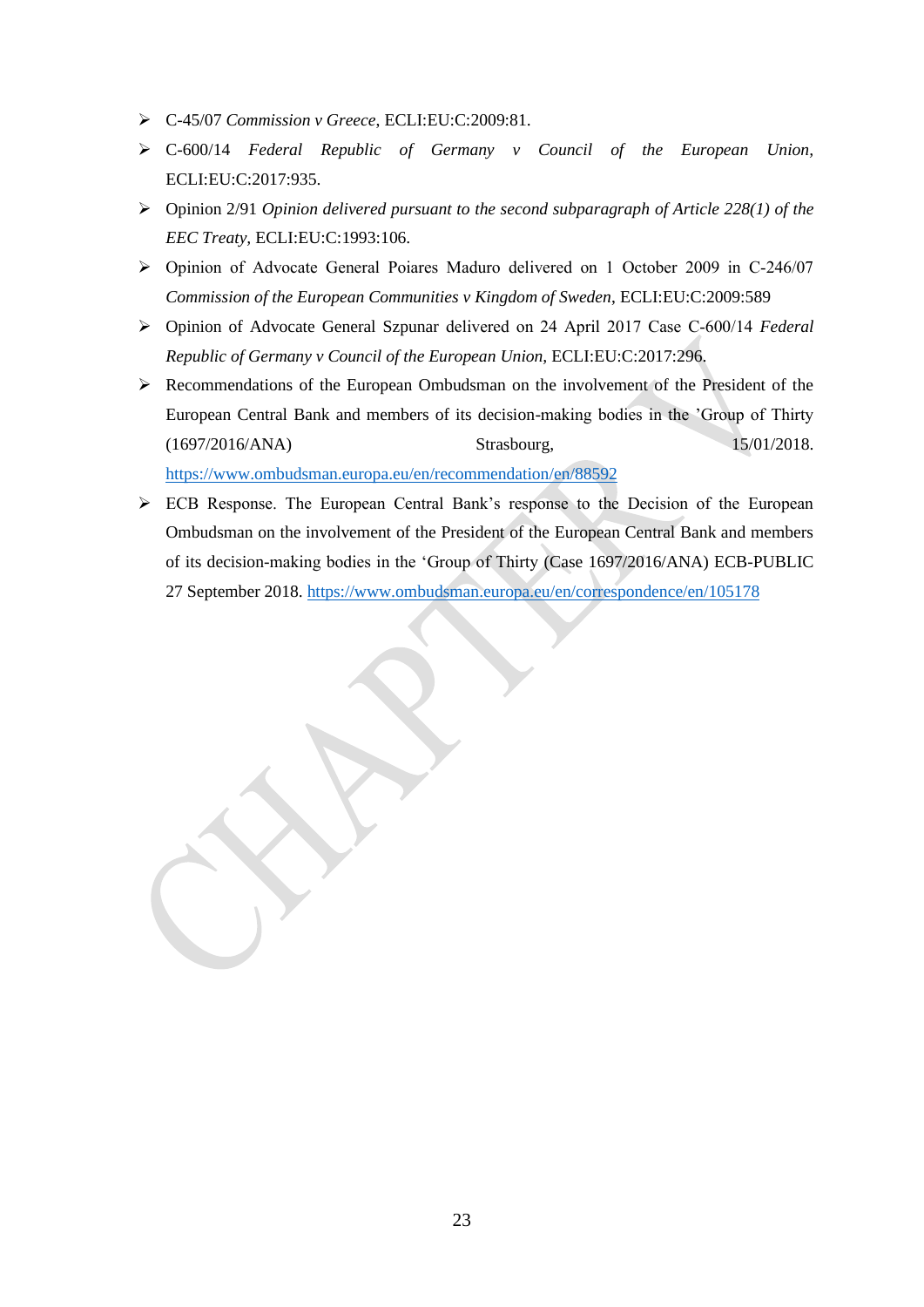# **SIGNIFICANT DEFINITIONS**

| Accountability              | responsibility for the results of action                                                                                                 |
|-----------------------------|------------------------------------------------------------------------------------------------------------------------------------------|
| Agency                      | are distinct bodies from the EU institutions separate legal entities                                                                     |
|                             | set up to perform specific tasks under EU law                                                                                            |
| Comitology                  | procedure when the Commission has been granted implementing                                                                              |
|                             | powers in the text of a law to adopt executive acts of the EU.                                                                           |
|                             | networks that complete and supports composite administrative<br>procedures when the case has an international element, and the           |
| Enforcement/executive       | relevant authorities need to contact each other, share information,                                                                      |
| networks                    | handle documents or other evidence that the other authority in a                                                                         |
|                             | different Member State needs to decide upon a case.                                                                                      |
|                             | the free movement of goods, services, capital and persons that                                                                           |
| Four freedoms               | allows interpreting the market of the EU Member States as a single                                                                       |
|                             | one.                                                                                                                                     |
|                             | possibility to regulate without explicit competence in the Treaties                                                                      |
| Implied powers              | which flows by explicit empowerment in a certain policy and that                                                                         |
|                             | certain policy's success requires the extended interpretation of the                                                                     |
|                             | empowerment                                                                                                                              |
|                             | are constant channels for systematic cooperation to share                                                                                |
| <b>Information networks</b> | information and ensure data flow automatically, without the                                                                              |
|                             | possibility of rejecting of collaboration or retaining information                                                                       |
|                             | systematic cooperation of competent authorities to identify the                                                                          |
| <b>Regulatory networks</b>  | best practice and help the interpretation of EU law and the                                                                              |
|                             | application of EU norms to achieve its purposes with a normative<br>content.                                                             |
|                             | is a fundamental right of every person to have his/her affairs                                                                           |
|                             | handled impartially, fairly and within a reasonable time by the                                                                          |
|                             | institutions and bodies of the EU (incl. Member State organs that                                                                        |
|                             | execute EU law).                                                                                                                         |
|                             | This right includes:                                                                                                                     |
|                             | - the right of every person to be heard, before any individual                                                                           |
|                             | measure which would affect him or her adversely is taken;                                                                                |
|                             | - the right of every person to have access to his or her file, while                                                                     |
| Right to good               | respecting the legitimate interests of confidentiality and of                                                                            |
| administration              | professional and business secrecy;                                                                                                       |
|                             | - the obligation of the administration to give reasons for its                                                                           |
|                             | decisions.                                                                                                                               |
|                             | Every person has the right to have the EU make good any damage                                                                           |
|                             | caused by its institutions or by its servants in the performance of<br>their duties, in accordance with the general principles common to |
|                             | the laws of the Member States.4. Every person may write to the                                                                           |
|                             | institutions of the Union in one of the languages of the Treaties                                                                        |
|                             | and must have an answer in the same language.                                                                                            |
|                             | the Union and the Member States shall, in full mutual respect,                                                                           |
|                             | assist each other in carrying out tasks that flow from the Treaties.                                                                     |
| Sincere cooperation         | The Member States shall take any appropriate measure, general                                                                            |
|                             | or, to ensure fulfilment of the obligations arising out of the                                                                           |
|                             | Treaties or resulting from the acts of the institutions of the Union.                                                                    |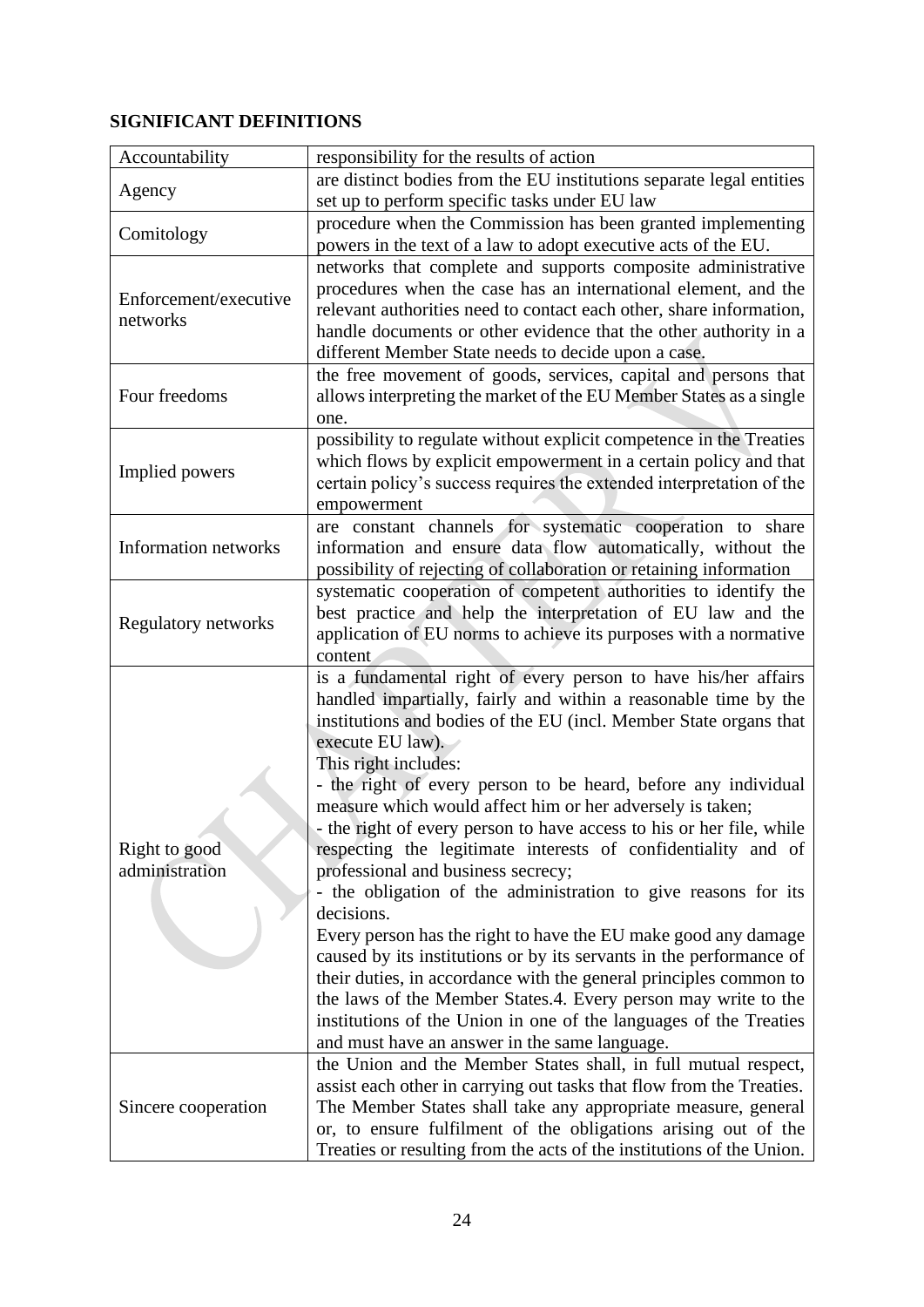|                              | The Member States shall facilitate the achievement of the Union's<br>tasks and refrain from any measure which could jeopardise the<br>attainment of the Union's objectives.                          |  |
|------------------------------|------------------------------------------------------------------------------------------------------------------------------------------------------------------------------------------------------|--|
| Sui generis<br>international | an international organisation that is so special that it is not similar<br>to any other international organisations                                                                                  |  |
| organisation                 |                                                                                                                                                                                                      |  |
| The Treaties                 | the current basic international agreements in force that are the<br>fundamentals of the EU: the Treaty (TEU) on the European Union<br>and the Treaty on the Functioning of the European Union (TFEU) |  |
| Transparency                 | clear and visible line of action among the source of power, the<br>actor and the result of acting which enables to check<br>accountability                                                           |  |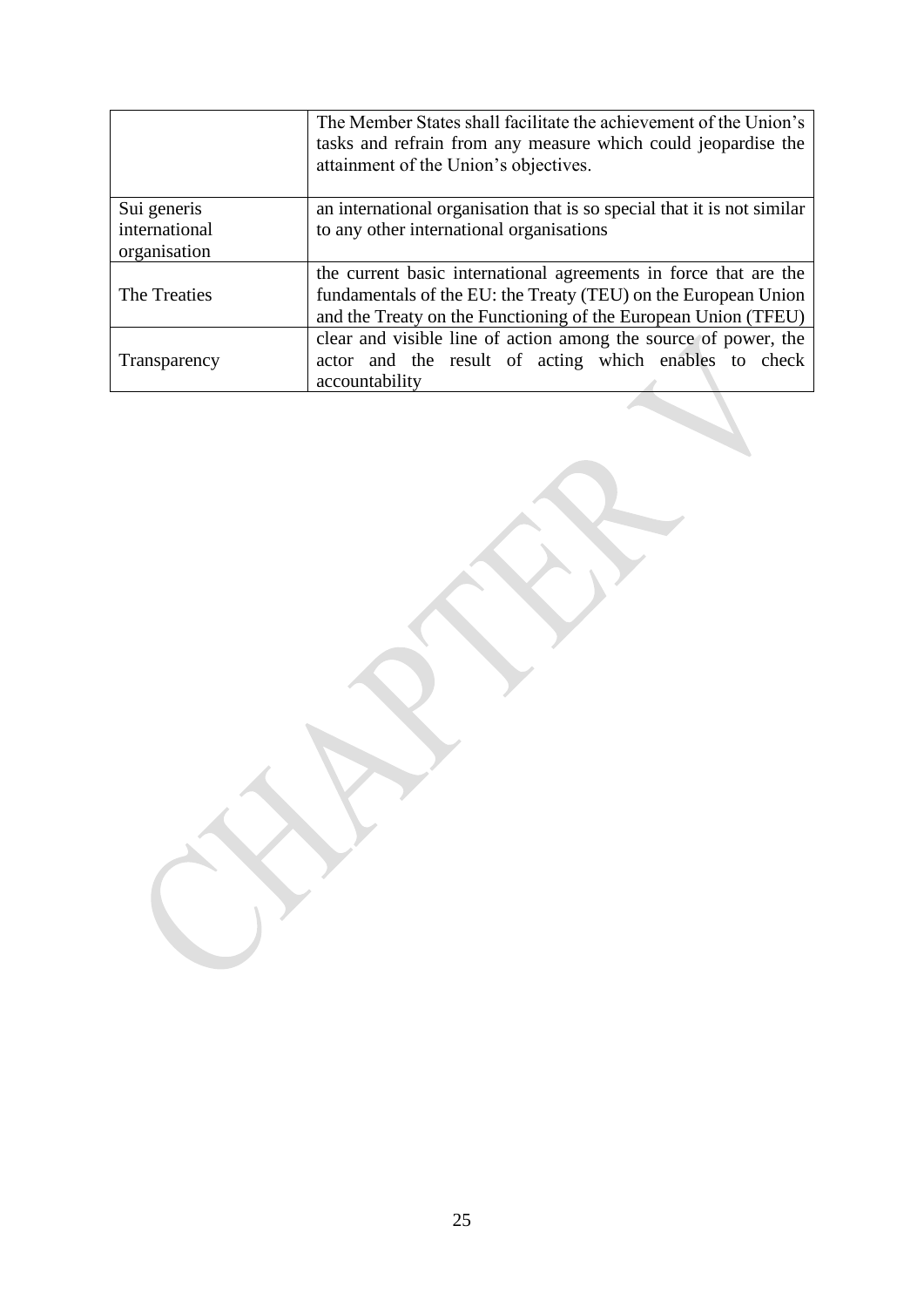# **EXERCISES TO PRACTICE**

1. Support the argumentation with facts and examples:

| The EU is                                  |                                   |
|--------------------------------------------|-----------------------------------|
| a supranational international organisation | an intergovernmental organisation |
|                                            |                                   |
|                                            |                                   |
|                                            |                                   |
|                                            |                                   |
|                                            |                                   |
|                                            |                                   |
|                                            |                                   |
|                                            |                                   |

2. How would you describe the EU's public administration? Can the following characteristics be mentioned about it? Explain why!

a) multi-level:

b)centralised:

c) decentralised:

d)de-concentrated:

e) strictly regulated by EU law:

f) cooperative:

g)networking:

h) policy dependent:

3. Analyse the following press release concerning the declaration of the HR/VP! What can you tell from this about the EU as a global actor?

2/8/2019 | PRESS RELEASE<sup>3</sup>

Declaration by the High Representative Federica Mogherini on behalf of the EU on the support to the UNfacilitated political process in Libya

The European Union and its Member States are united in demanding that all Libyan parties commit to a permanent ceasefire and return to a UN-facilitated political process. The European Union and its Member States welcome the proposal by Special Representative of the Secretary-General of the United Nations Ghassan Salame for a truce on

[https://www.consilium.europa.eu/en/press/press-releases/2019/08/02/declaration-by-the-high-representative](https://www.consilium.europa.eu/en/press/press-releases/2019/08/02/declaration-by-the-high-representative-federica-mogherini-on-behalf-of-the-eu-on-the-support-to-the-un-facilitated-political-process-in-libya/?utm_source=dsms-auto&utm_medium=email&utm_campaign=Declaration+by+the+High+Representative+Federica+Mogherini+on+behalf+of+the+EU+on+the+support+to+the+UN+facilitated+political+process+in+Libya)[federica-mogherini-on-behalf-of-the-eu-on-the-support-to-the-un-facilitated-political-process-in](https://www.consilium.europa.eu/en/press/press-releases/2019/08/02/declaration-by-the-high-representative-federica-mogherini-on-behalf-of-the-eu-on-the-support-to-the-un-facilitated-political-process-in-libya/?utm_source=dsms-auto&utm_medium=email&utm_campaign=Declaration+by+the+High+Representative+Federica+Mogherini+on+behalf+of+the+EU+on+the+support+to+the+UN+facilitated+political+process+in+Libya)[libya/?utm\\_source=dsms-](https://www.consilium.europa.eu/en/press/press-releases/2019/08/02/declaration-by-the-high-representative-federica-mogherini-on-behalf-of-the-eu-on-the-support-to-the-un-facilitated-political-process-in-libya/?utm_source=dsms-auto&utm_medium=email&utm_campaign=Declaration+by+the+High+Representative+Federica+Mogherini+on+behalf+of+the+EU+on+the+support+to+the+UN+facilitated+political+process+in+Libya)

[auto&utm\\_medium=email&utm\\_campaign=Declaration+by+the+High+Representative+Federica+Mogherini+on](https://www.consilium.europa.eu/en/press/press-releases/2019/08/02/declaration-by-the-high-representative-federica-mogherini-on-behalf-of-the-eu-on-the-support-to-the-un-facilitated-political-process-in-libya/?utm_source=dsms-auto&utm_medium=email&utm_campaign=Declaration+by+the+High+Representative+Federica+Mogherini+on+behalf+of+the+EU+on+the+support+to+the+UN+facilitated+political+process+in+Libya) [+behalf+of+the+EU+on+the+support+to+the+UN+facilitated+political+process+in+Libya](https://www.consilium.europa.eu/en/press/press-releases/2019/08/02/declaration-by-the-high-representative-federica-mogherini-on-behalf-of-the-eu-on-the-support-to-the-un-facilitated-political-process-in-libya/?utm_source=dsms-auto&utm_medium=email&utm_campaign=Declaration+by+the+High+Representative+Federica+Mogherini+on+behalf+of+the+EU+on+the+support+to+the+UN+facilitated+political+process+in+Libya)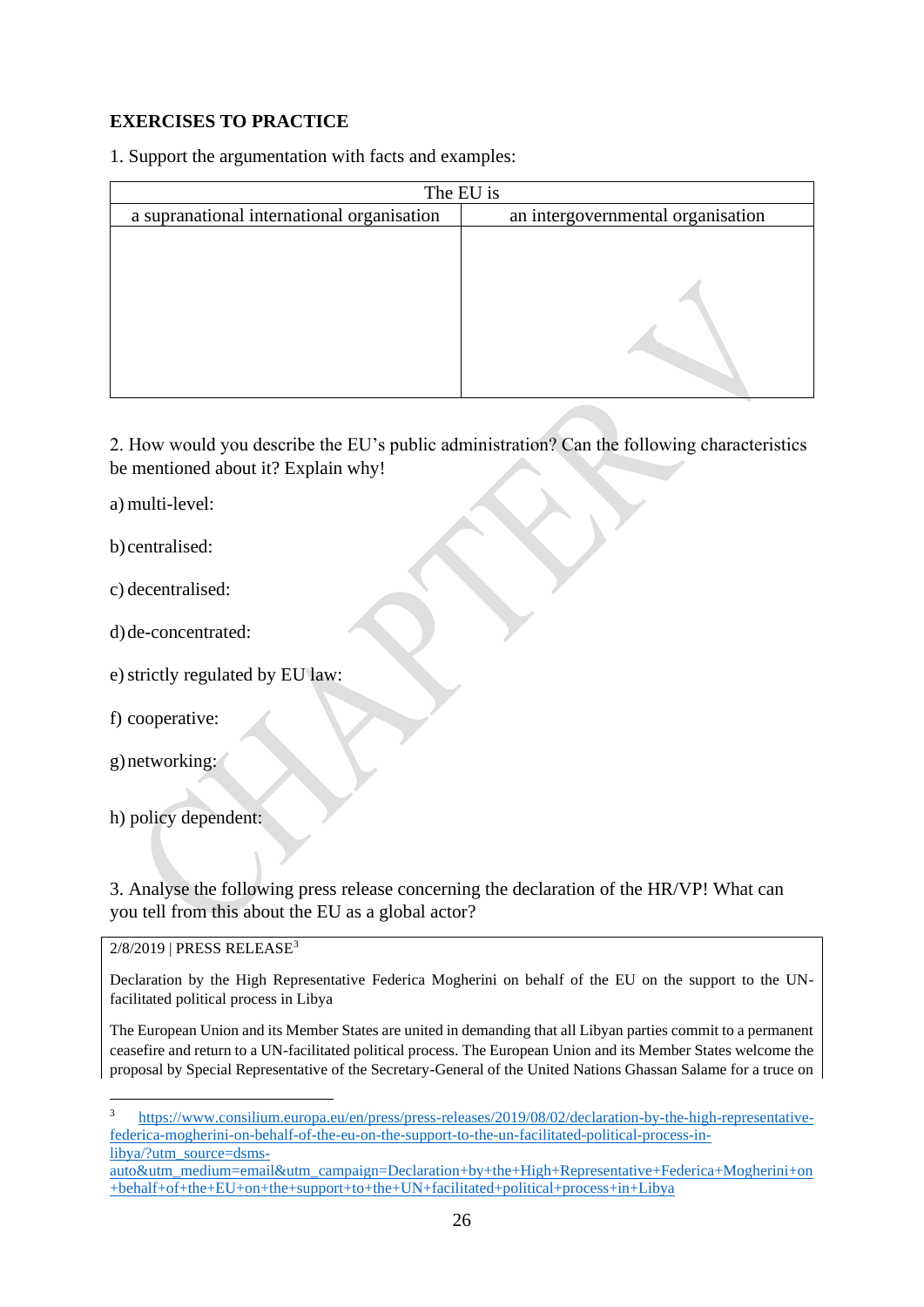the occasion of the Eid al-Adha is an important step in this regard. These measures could constitute the first step towards peace.

The European Union and its Member States recall that there is no military solution to the crisis in Libya. It is necessary to relaunch the UN-led mediation process, taking into account the full and equal representation and participation of both women and men, to promote an inclusive government, prepare for democratic parliamentary and presidential elections as soon as possible, ensure a fair and transparent distribution of the national wealth and advance the reunification of all Libyan sovereign institutions, including the Central Bank and the national security forces under civilian oversight as agreed in Paris in May 2018, in Palermo in November 2018, and in Abu Dhabi in February 2019. In this vein, the European Union fully supports the Special Representative's proposal in three steps to relaunch the political negotiations and in particular to implement the truce.

The European Union and its Member States urge all parties to protect civilians, including migrants and refugees, by allowing and facilitating a safe, rapid and unimpeded delivery of humanitarian aid and services to all those affected, as stipulated under International Humanitarian Law and International Human Rights Law. The indiscriminate attacks on densely populated residential areas may amount to war crimes and those breaching International Humanitarian Law must be brought to justice and held to account. The European Union and its Member States demand all parties to cease the targeting of humanitarian workers and medical staff as well as hospitals and ambulances and protect national infrastructure.

The European Union and its Member States call all UN Member States to fully respect their obligations to contribute to Libya's peace and stability, safeguard Libya's oil resources and protect its infrastructure in full compliance with the relevant UN Security Council resolutions. The European Union and its Member States also call all UN Member States to respect the arms embargo, in line with UN Security Council Resolution 2441. The ongoing conflict is destabilising Libya and the entire region has fuelled the intentional use of false news and disinformation and has increased the risk of terrorism and the tragic loss of human lives, also at sea. It urges all parties to dissociate themselves, both publicly and on the ground, from terrorist and criminal elements involved in the fighting, and from those suspected of war crimes, including individuals listed by the UN Security Council.

4. Analyse and interpret the decision of the CJEU! What kind of information does it give you from the EU as an international actor and its administration?

*"Where an area of law falls within a competence of the European Union, the fact that the European Union did not take part in the international agreement in question does not prevent it from exercising that competence by establishing, through its institutions, a position to be adopted on its behalf in the body set up by that agreement, in particular through the Member States which are party to that agreement acting jointly in its interest."* (CJEU, Case C-45/07 *Commission v Greece*, ECR 2009 I-00701, para. 30 and 31.)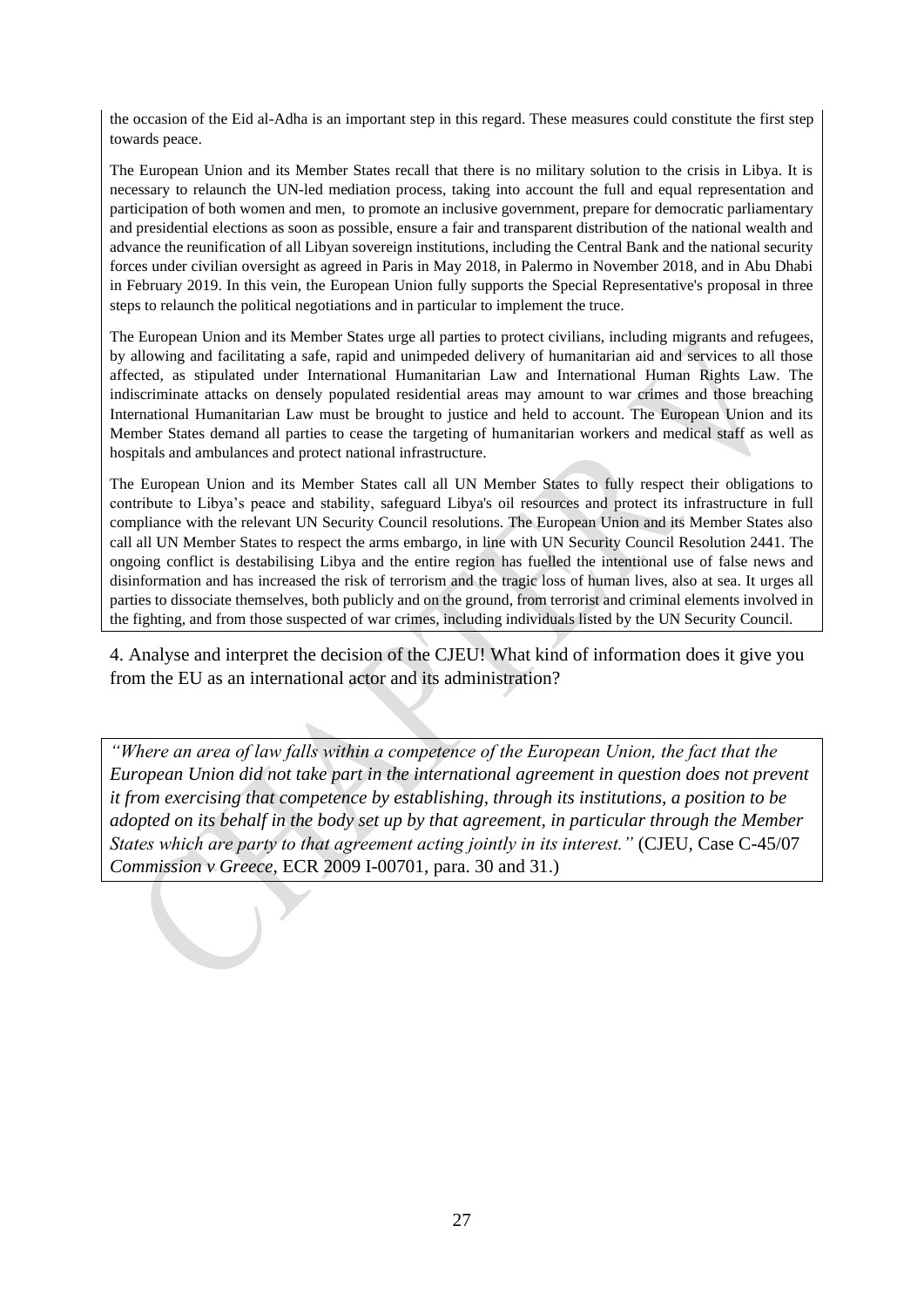# **TEST OF MULTIPLE CHOICES/QUIZ**

#### **1. The EU as a sui generis international organization**

a) amounts features of supranational, intergovernmental and non-governmental organizations.

- b) amounts features of supranational and intergovernmental organizations.
- c) is a global international organization.

#### **2. The European Commission**

- a) is the ultimate administrative authority of the EU.
- b) is the ultimate administrative institution of the EU.

c) is the major administrative institution of the EU along with other organs and bodies with an administrative function.

#### **3. Unanimous decision-making**

- a) is a feature of the community method.
- b) is a feature of the inter-governmental method.
- c) is a feature of supranational organizations.

#### **4. The European Administrative Space**

- a) is a common set of standards for action within public administration.
- b) is defined by the founding treaties of the EU.
- c) means the homogeneous administrative system of the EU.

#### **5. The EU**

a) relies only on the administration of the Member States.

b) relies on its administration and pushes execution on the Member States only when the principle of subsidiarity requires so.

c) relies on the administration of the Member States although it also has its administrative background as an organisation and establishes cooperation forms horizontally and vertically.

#### **6. Transparency and procedural rules**

a) determine the EU's external activity

b) should determine the EU's external activity's administration.

c) has no significance for the EU's external activity as it is a political activity falling beyond administration.